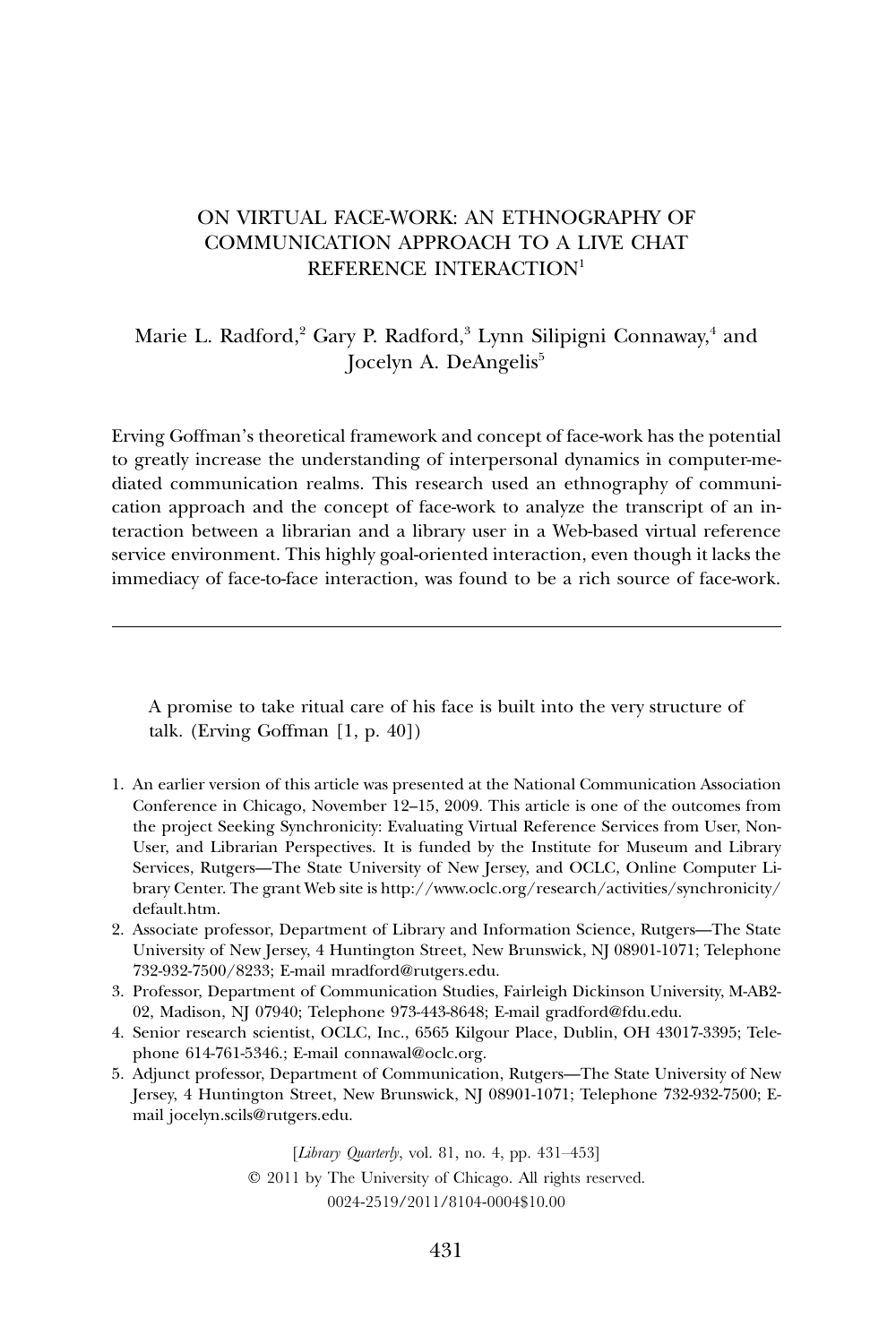# Introduction

Consider the plight of a freshman university student working on a paper applying the work of the sociologist Erving Goffman to the study of computer-mediated interaction. The deadline for submitting the paper is two days away, and the student is starting to panic. She needs to locate some contemporary articles on her topic but does not know where or how to look for them. She has flailed around on Google and Wikipedia but is not getting anywhere. In desperation, she visits her university library home page and sees a button that says "Ask a Librarian." The student thinks it's worth a shot, so she clicks the button. She finds herself in a one-on-one live chat session. A computer-generated message appears that says, "Welcome to the Ask a Librarian service. A librarian will be with you in a moment." The student's interaction is soon to begin.

Take a moment to reflect upon the interaction that is about to take place. If you were this student, would you feel excited, nervous, or perhaps indifferent? Will this interaction be the same one you might have if you spoke to the librarian in person and face-to-face (FtF)? Will you be able to express what you need to say in this text-based environment? How can you be sure the librarian will understand what you need? Will the librarian think your question is frivolous? Is the chat service perhaps not meant to deal with these kinds of questions? What if you do not understand what the librarian is telling you? How can you present your problem without appearing to be ignorant? Are you putting yourself in jeopardy by initiating a conversation with a highly qualified information professional who may be judging and evaluating you through every ill-formed sentence or spelling error that you type?

According to Erving Goffman [1], putting yourself in jeopardy is exactly what is about to happen, for both the user and the librarian. "When a person volunteers a statement or a message, however trivial or commonplace, he commits himself and those he addresses, and in a sense places everyone present in jeopardy" [1, p. 37]. In every interaction, people are always engaging in "impression management," that is, acting in ways with the goal that others might have a positive impression of them. There is always the danger of committing a gaffe, or offending the other person in some unintended way, or presenting oneself in ways that are not desired. This insight is not a profound one, by any means. However, it is an insight that is often ignored in the consideration of reference interactions in the library setting, and even more so in the computer-mediated setting, even though the sense of "putting oneself in jeopardy" is heightened in these encounters [2, 3].

Gary P. Radford and Marie L. Radford [4] have argued that for many library users, their experience of the library is structured by their man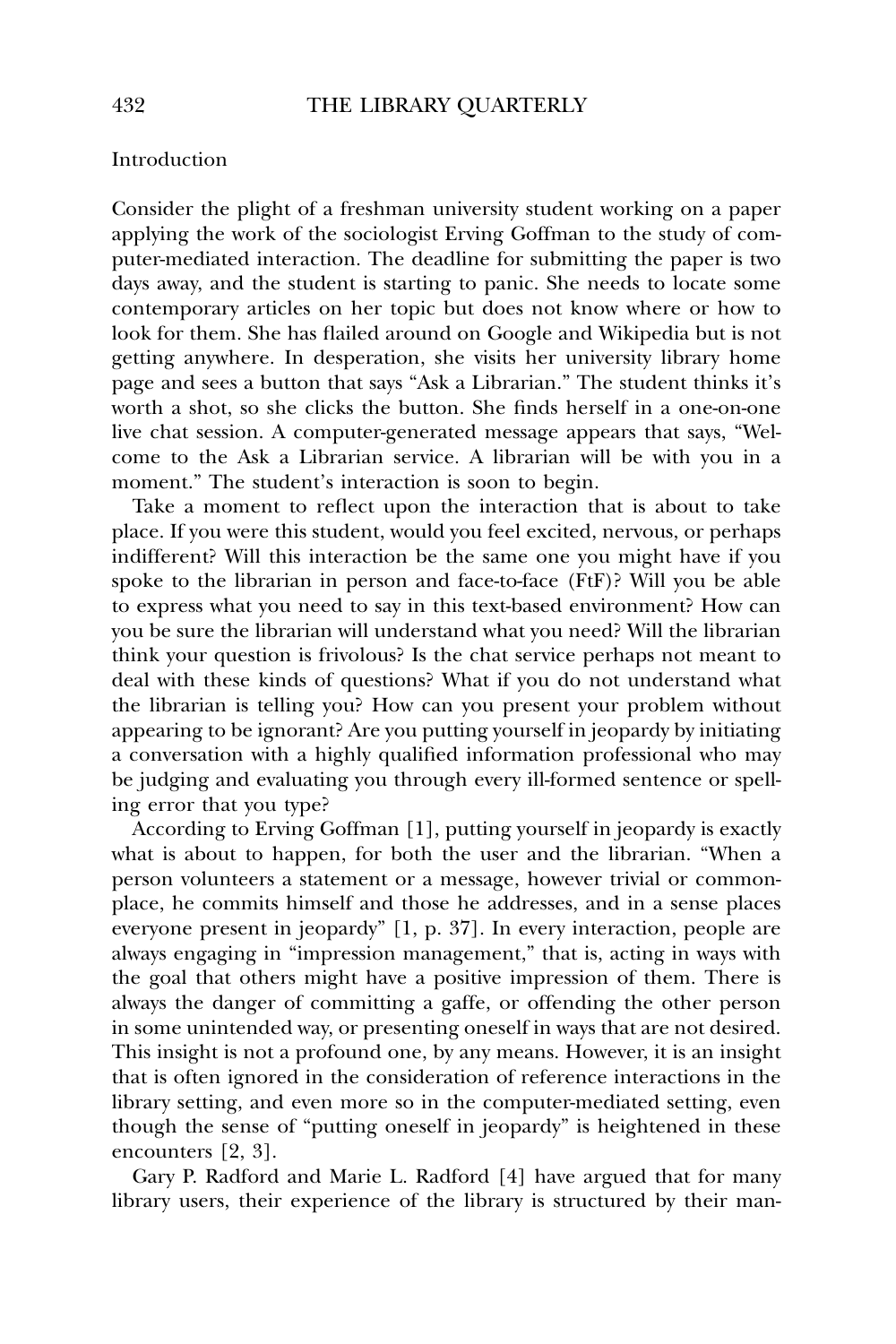agement of fears, including fear of appearing stupid, of authority, of disrupting the order of the library, of wasting the time of a professional, and so on [5]. These fears form the cornerstone of popular culture representations of libraries and stereotypes of librarians. It is not difficult to see why fear should be so fundamental to a typical reference encounter, considering what the user is asked to tolerate. First of all, the encounter is often conducted with a stranger. Second, the users often are unsure what is needed to address their information gap [6]. Users may not know if a source or citation will help until they actually see it or work with it. They may be hazy about what their information need is exactly [7] until they talk with the librarian or work through the search process [8]. Often added to this uncertainty is the users' knowledge that the librarian possesses a more sophisticated understanding of highly complex, rapidly changing information sources and systems. On the surface, the reference encounter will be about locating information and sources to address a particular information need. However, as Goffman notes, "Much of the activity occurring during an encounter can be understood as an effort on everyone's part to get through the occasion and all the unanticipated and unintentional events that can cast participants in an undesirable light" [1, p. 41].

Goffman's work has been effectively applied to explore interactions in school libraries (e.g., see [2]) and in academic libraries (see, e.g., [9, 10]). Goffman's concept of "deference" has been identified as integral to success in FtF reference encounters [2, 9, 10], and Lorri Mon [3] has written an overview of "Face Threat" as a theoretical approach deemed useful for studying human information behavior. The present article explores the question of whether or not Goffman's work is useful in understanding the dynamics of the "computer-mediated reference encounter" and, in particular, the reference encounter between a user and a librarian in a one-onone live chat environment. Is the communication activity in a virtual reference (VR) encounter part of an effort to "get through the occasion" and avoid events that can "cast participants in an undesirable light?" How are these concerns realized in the virtual encounter? What implications does the management of interpersonal jeopardy have for the success or failure of the VR interaction? The argument made here is that the management of interpersonal jeopardy is as central to the virtual encounter as it is to an FtF encounter, and that the virtual interaction is a rich site to explore the relational dimensions of communication [10, 11].

#### Goffman's Face-Work

According to Goffman's seminal essay, *On Face-Work* [1], participants risk their sense of *face* in every interaction. For Goffman, face does not refer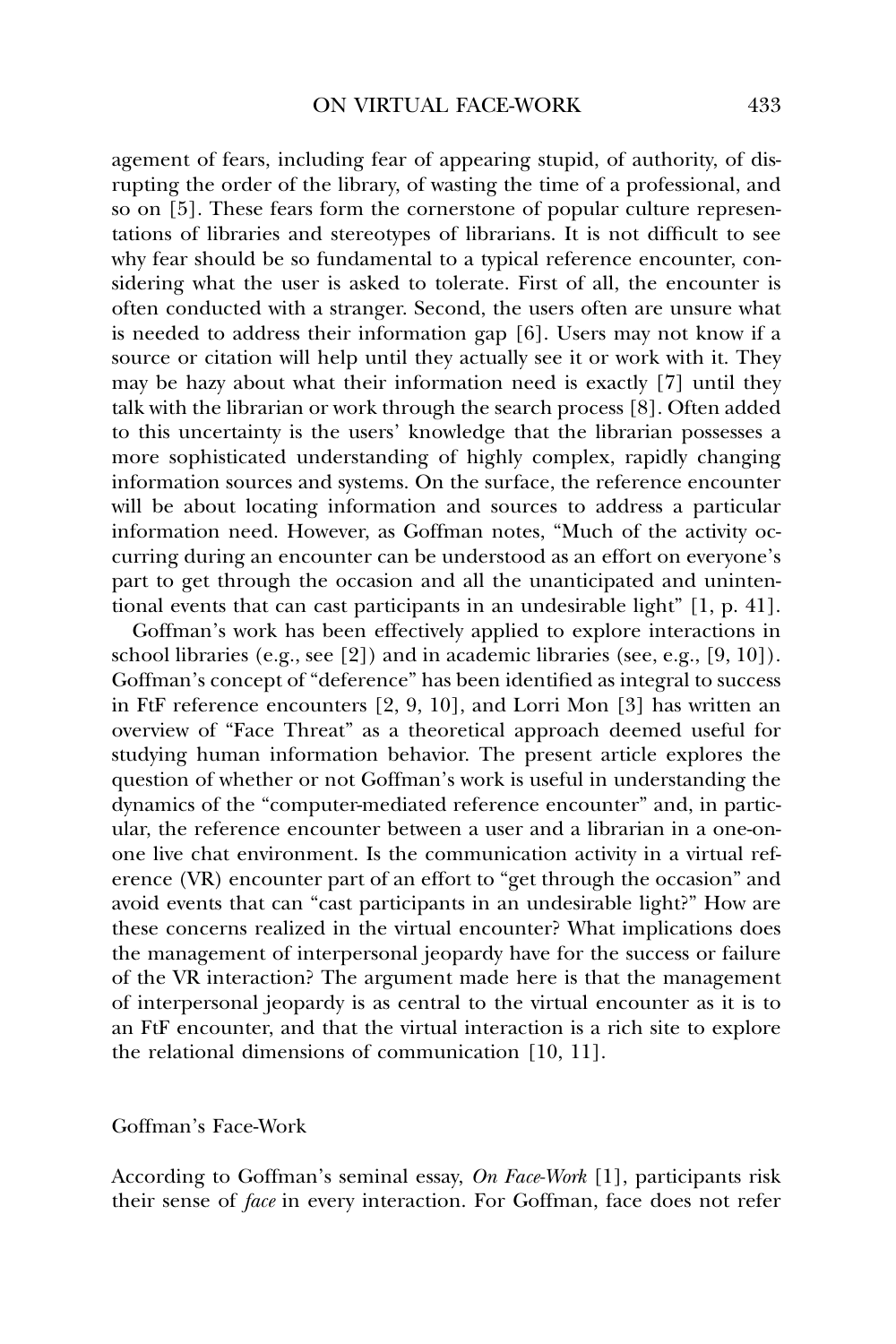to an actual facial expression (see also [12]). However, the comparison of a physical facial expression and Goffman's notion of face is nevertheless instructive. One's physical face is the part of the body that is most immediately informative to others. The human face is the site where others pick up the most powerful cues concerning one's emotions, personality, and state of mind. When and how people smile, frown, roll their eyes, or flash their eyebrows provides information about those persons and how they feel in any given situation. The connection to Goffman's notion of face is that these facial expressions do not occur randomly. They only can appear in, and be made meaningful by, a particular context. A smile, for example, arises in the flow of an ongoing conversation in response to something said or done by another. Such a smile might be considered as friendly (you're laughing with me), or it may be considered offensive (you're laughing at me). The same smile can mean different things in different places and with different others. The interpreted meaning of the smile is always contingent upon the context, the ongoing sequence of interactions in which it occurred.

This notion of *contingency* is central to Goffman's concept of face [13]. Goffman describes a person's face as an image of self that is based on social expectations. It addresses the questions, "Who am I supposed to be in this situation?" and "What behaviors are expected of me?" Like the meaning of a smile, one's face is always contingent; it is always "diffusely located in the flow of events in an encounter" [1, p. 7]. One's sense of face has to be constantly established and maintained in how one acts. It is not enough to say, for example, that "I am the reference librarian." One also has to act like a librarian and engage in behaviors that establish that particular professional face. These acts constitute what Goffman refers to as a *line*, the actual "pattern of verbal and nonverbal acts" [1, p. 5] that serves to express how one sees oneself in this situation. To maintain one's face in a particular interaction, particular kinds of behaviors must be enacted, and not others. A participant "must ensure that a particular *expressive order* is sustained . . . so that anything that appears to be expressed by them will be consistent with his face" [1, p. 9]. Thus, face-work, the work that must be done to create and maintain one's face, refers to the "actions taken by a person to make whatever he is doing consistent with face" [1, p. 12]. For Goffman, the need to achieve this consistency is the central organizing principle of human social interaction. Goffman writes, "By repeatedly and automatically asking himself the question, 'If I do or do not act in this way, will I or others lose face?' he decides at each moment, consciously or unconsciously, how to behave" [1, p. 36]. Goffman asserts that one's feelings about our face are reinforced by our encounters with others. If a better face is established during the course of events, the participant will feel good about himself/herself. If expectations are not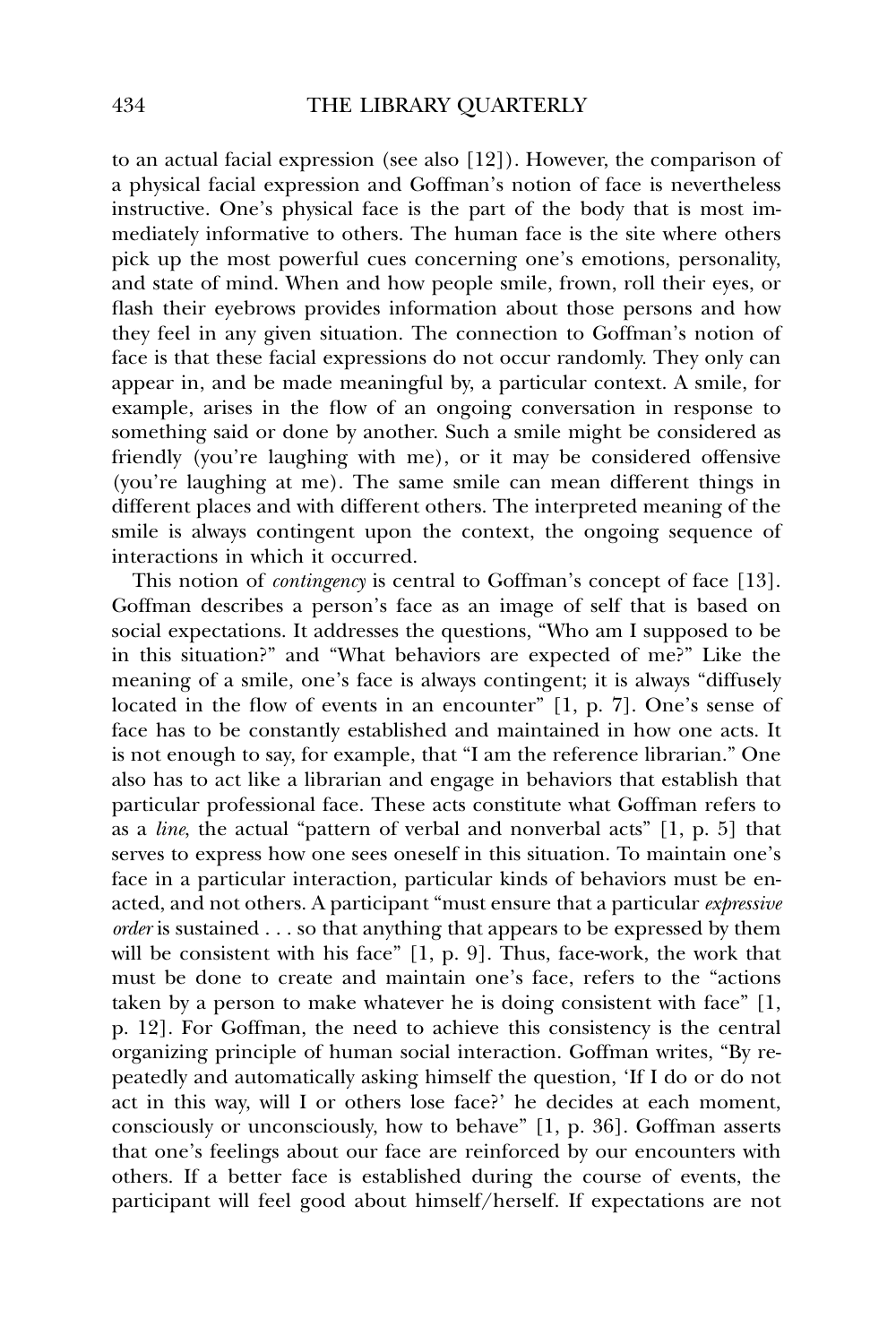fulfilled, the participant will feel bad or hurt. Most experiences tend to be neutral or expected, so are not memorable [1].

Goffman [1] described several types of face-work that people engage in on a regular basis in order to protect their face and that of others [3]. Types of face-work include the following:

*Rituals*.—Rituals are routine behaviors that are considered polite and are expected to be enacted by participants in everyday encounters. Among the most common of these in American culture are ritual greetings (including "hello" or "how are you?" when one meets another) and ritual closings (including "good-bye" or "see you soon") when one takes leave of the other.

*Corrective process*.—When a person causes another to be put in a negative light, or causes an insult to be made, whether directly or indirectly, Goffman contends that this person must then engage in a corrective process of repair that includes the offer of an apology by the offending person. The corrective process demands that the other accept the apology [1].

*Avoidance process*.—If a person thinks that someone else may pose a threat to the person's face, he/she may simply avoid that person to prevent the threat.

*Poise*.—When a person's face is threatened, one is expected to control his/her embarrassment by exhibiting poise. Others are also expected to protect the other by ignoring the embarrassing incident or by dismissing it as unimportant.

Goffman's seminal and influential essay on face-work was published in 1967 and was written many years prior to the modern age of computermediated communication (CMC). However, the authors intend to show that his concepts developed with respect to FtF interpersonal communication can also provide illumination and insight into the behaviors displayed by participants in a computer-mediated interaction.

Face-Work in the Computer-Mediated Environment

Web-based virtual reference services (VRS) are offered by most libraries to assist users who choose online venues for their information queries. As libraries of all types have developed digital collections that feature a large array of electronic information resources, they have experienced increased user demand for quality online reference assistance. Live chat reference is a popular type of VRS in which librarians engage in synchronous reference encounters with users in text-based interactions, similar to instant messaging (IM) but with additional features tailored to library needs and generally using proprietary software.

When studying CMC, Annette N. Markham cautions researchers to not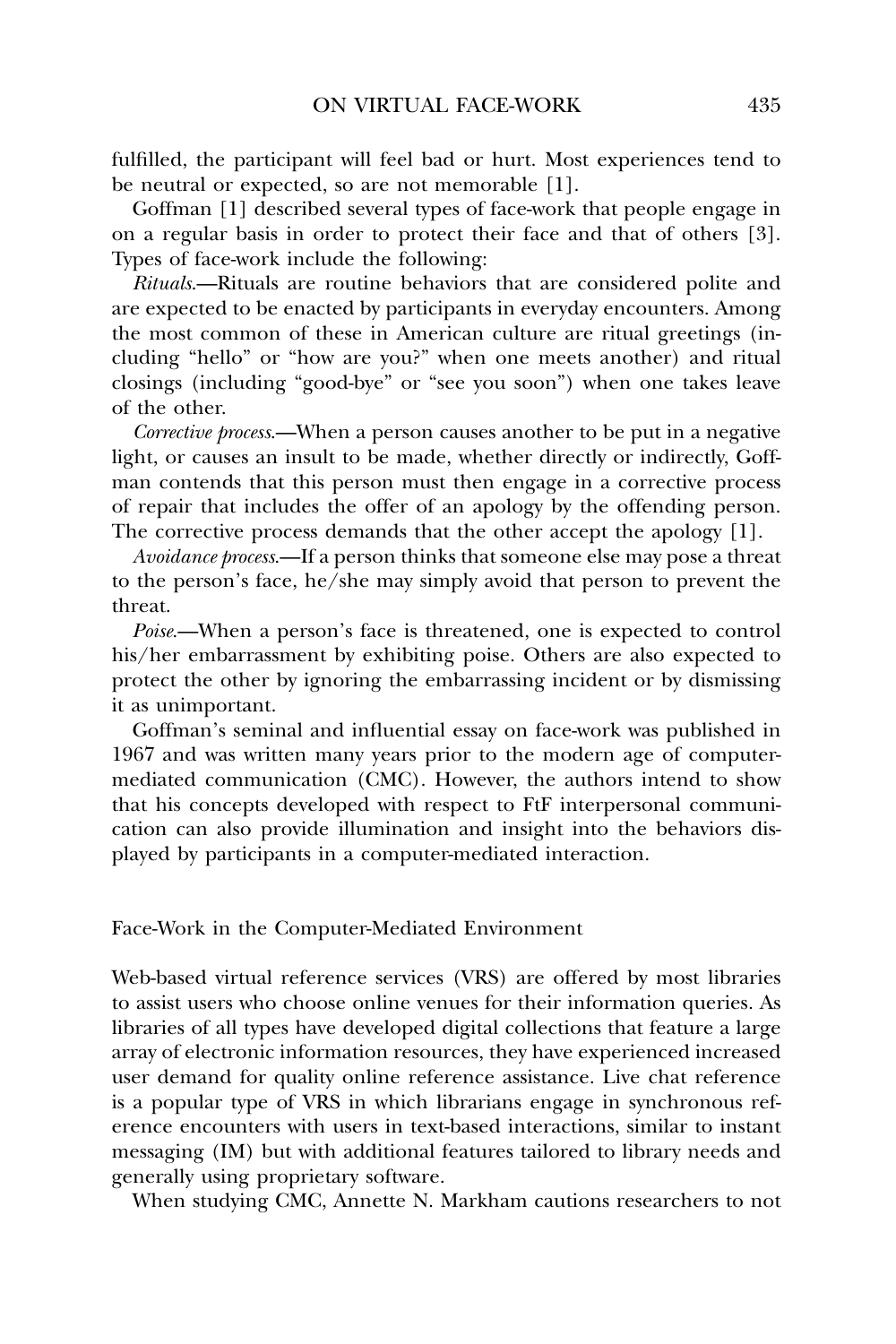ignore "the person's understanding of, response to, and interaction with the technology" [14, p. 796]. Although VRS users may have reservations about the technology, they have made the decision to use this format to meet their information needs instead of choosing more common formats, such as FtF or the telephone [5]. Users of VRS also have stated that they feel more comfortable in the virtual environment when asking certain types of questions than in other reference formats [15] and that it is more convenient for them [16].

Rituals akin to face-work have been demonstrated to occur in virtual encounters similar to VRS [17–20]. Behaviors used to maintain one's face in these computer-mediated encounters include the use of emoticons and other text-based cues that enable the participants to communicate meaning beyond the literal meaning of the words on the screen [21, 22]. With respect to computer-mediated reference interactions, Jody C. Fagan and Christina M. Desai [23] have argued that librarians "must introduce social and even emotional elements and high degrees of interactivity through a seemingly impersonal medium" [23, p. 125]. Their study of VR transcripts identified a number of prosocial verbal behaviors that communicated a caring attitude. These behaviors included offering follow-up questions, the use of humor, being appropriately formal or informal, showing interest and sympathy, and verbal representations of nonverbal acts, such as "<giggle>." Similarly, Lynn Westbrook [24] found that participants in a chatreference service at a public library used various techniques to lower or raise formality levels, including abbreviations, self-disclosure, humor, apologies, and self-deprecation. This research suggests that face-work plays a significant role in computer-mediated reference interactions.

# An Ethnography of Communication

Goffman's description of face-work in any interaction follows an ethnography of communication approach; that is, the statements and communication acts of the participants need to be understood in terms of the context of their occurrence [25, 26]. The context includes such factors as the setting of the interaction, the relationship of the participants, the goals that the participants wish the interaction to achieve, the emotional pitch or feeling of the interaction, and the norms of communication that are appropriate for this interaction [27]. An ethnography of communication also considers "the way verbal and nonverbal signs create and reveal social codes of identity, relationships, emotions, place, and communication itself" [25, par. 2]. The focus of an ethnography of communication is not the feelings or thoughts of the participants but the communication acts them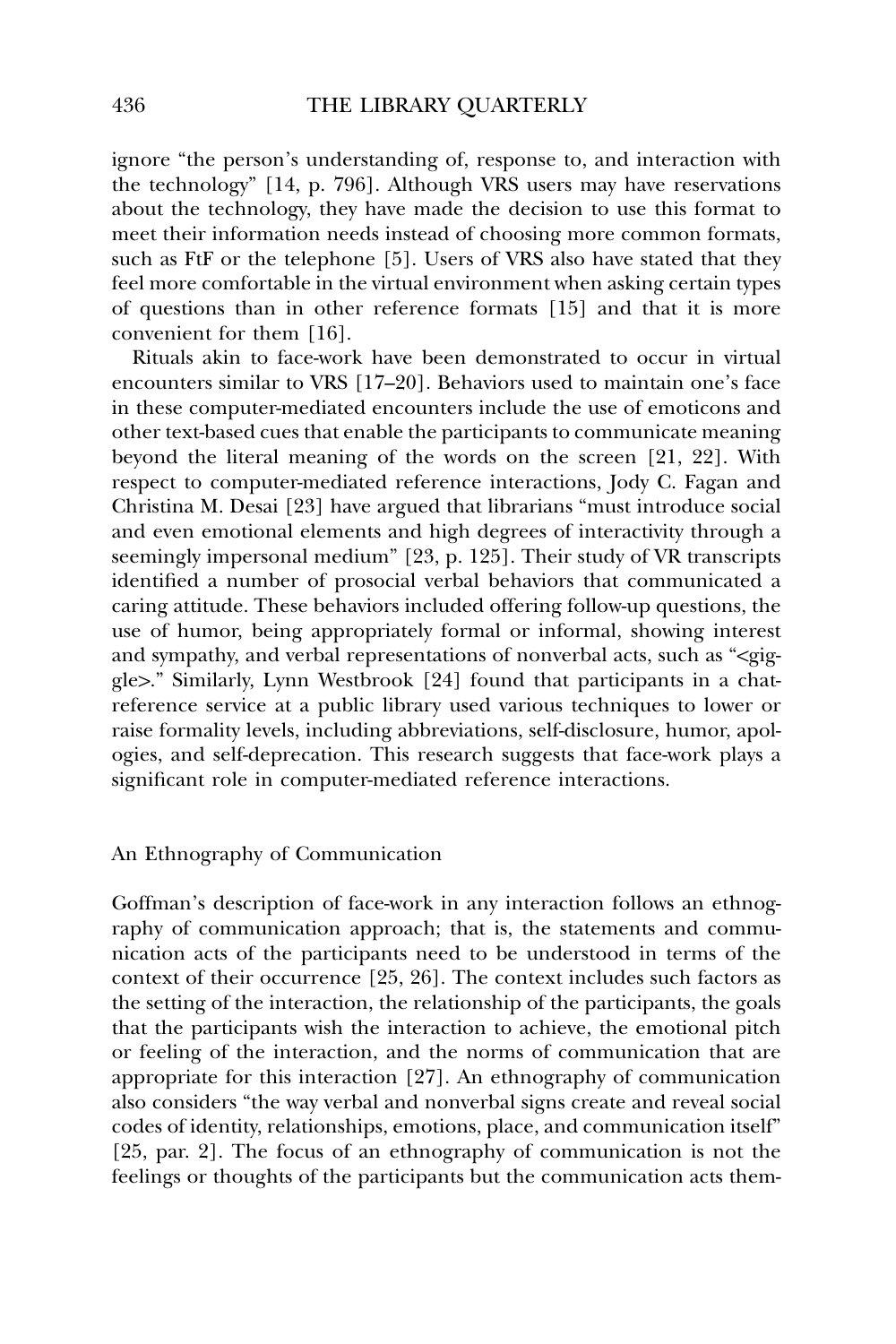selves and how these take on meaning in the context of the interaction as a whole. Goffman writes that "the proper study of interaction is not the individual and his psychology, but rather the syntactical relations among the acts of different persons mutually present to one another" [1, p. 2]. Goffman's concern is not with whether or not an individual is happy but, rather, what the role the statement "I feel happy" might play in the conduct of an interaction. What response might be expected of the conversational partner if this statement were uttered? Is it an appropriate statement given the context of this particular interaction? How might this statement shift the topic of the interaction, or contribute to the face-work of the participants? Goffman's focus is on how communication events are coordinated and how this pattern of events provides the conditions in which face is created and maintained. Goffman explicitly deals with "behavioral material" [1, p. 1], such as glances, gestures, positioning, and verbal statements, and the specific contexts in which these behaviors occur, such as "conversation, track meets, banquets, jury trials, and street loitering" [1, p. 3]. In this analysis, the context is the VR encounter.

An Ethnography of Communication in the Virtual Reference Context

In the VR context, the behavioral material that makes up the interactions includes the *acts* of making verbal statements and how those statements are coordinated with other statements to enable the participants to establish and maintain face. The participants must make choices concerning how these statements are presented and how they will respond. These choices, and their coordination by the participants, comprise the ritual behaviors that will enable the participants to achieve both their information goals and also maintain their identity, self-worth, and the impressions "given" and "given off" to the other [28, 1].

This article provides an in-depth analysis of one VRS transcript selected from the data set collected by Marie L. Radford and Lynn Sillipigni Connaway [29]. The data set consisted of 746 live chat transcripts randomly selected from OCLC's QuestionPoint and 24/7, an international chat software provider, during twenty-three months (July 2004–May 2006) from a population of 479,673 chat sessions. These transcripts were stripped of identifying information to protect the participants' privacy and analyzed through repeated reading, identification, comparison, and categorization (coding) of patterns, issues, and themes. Previously Radford [9, 10, 30] analyzed interpersonal aspects of FtF reference encounters. She identified two classes of face-work behavior and rituals: (*a*) *relational facilitators* that have a positive impact on the interaction, and (*b*) *relational barriers* that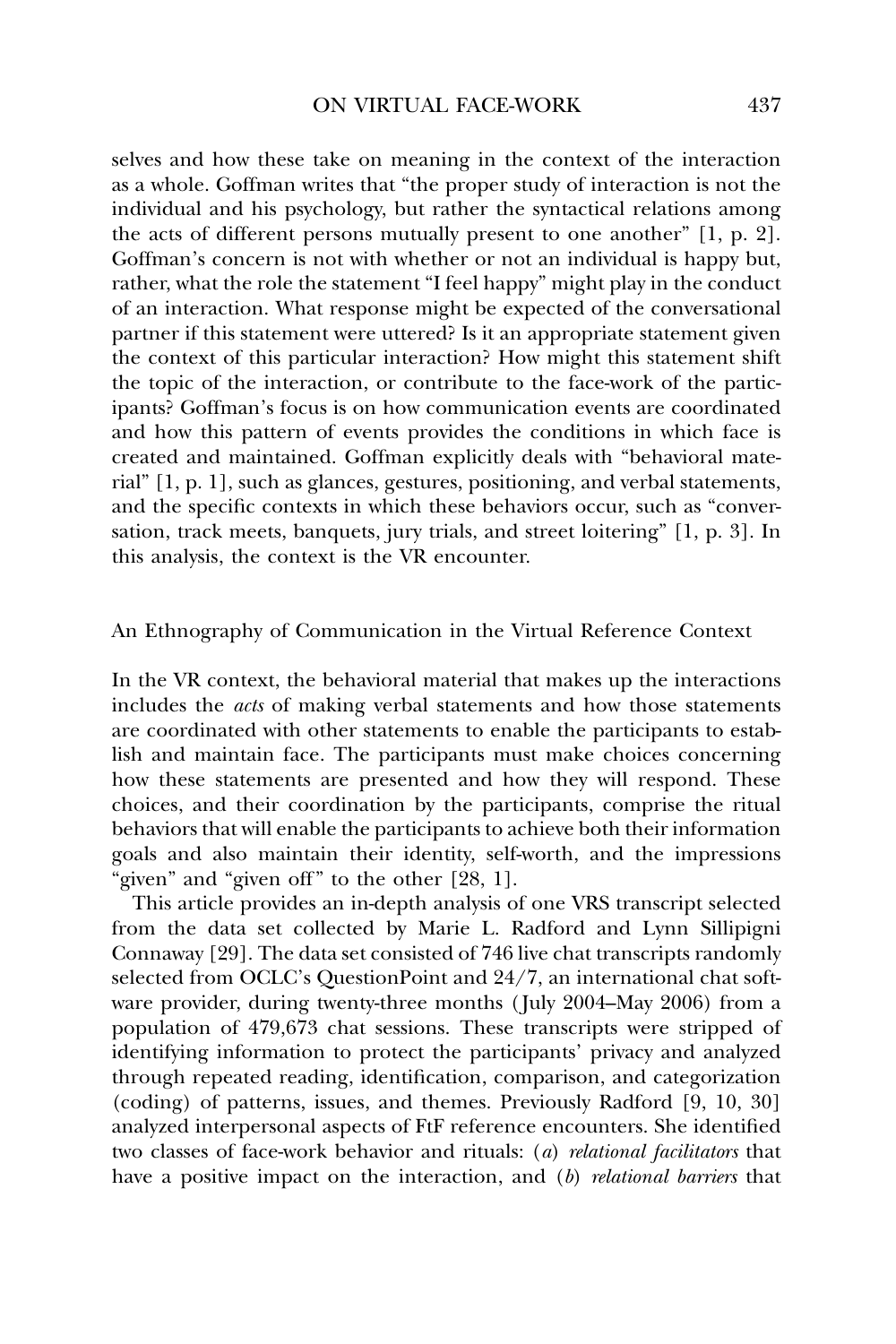have a negative impact on the interaction. A detailed coding scheme of facilitators and barriers was constructed by Radford [9, 10] and expanded to include VR categories [30].

A theme analysis of the data set of 746 chat transcripts by Radford and Connaway [29] built upon Radford's [30] coding scheme identifying and tabulating a number of face-work categories [31]. However, an ethnographical approach of the kind advocated by Goffman requires that these themes be considered in terms of the context of the interaction in which they occurred; therefore, in this article, one transcript has been selected, and the creation and maintenance of face are described within the context of this actual interaction. This transcript was chosen because Radford and Connaway determined that it involves a relatively complex reference question with a large number of back-and-forth exchanges that contain a wide range of relational facilitators and positive face-work behaviors for both the librarian and user [29]. A transcript selected at random would most likely have been much less illustrative of the face-work concepts that this article highlights. This transcript is reproduced verbatim, and thus misspellings, typographical, grammatical, or other errors are not corrected. It focuses on the question: "Where can I find the leading drug companies in boston [sic] doing diabetes treatment/prevention R&D?" To facilitate discussion, the transcript has been broken into several excerpts, each followed by an ethnographic analysis and discussion of the elements of facework as they occur.

Transcript lines 1–11:

- 1. User (U) Where can I find the leading drug companies in boston doing diabetes treatment/prevention R&D?
- 2. Librarian (L). [A librarian will be with you shortly, please hold.]
- 3. L [[Name]—a librarian has joined the session]
- 4. L Hello. I'm a reference librarian at X University. How may I help you?
- 5. U Where can I find the leading companies in boston doing diabetes treatment/prevention R&D?
- 6. L Please hold on while I check a few sources.
- 7. L I can probably give you a few sources to get started, but I may wind up referring you to a business and/or medial librarian specialist.
- 8. L Let's start witht X library web page ...
- 9. U ok great thanks
- 10. L. [Page sent]
- 11. U. ok

The opening to this VR interaction has significant differences from a standard conversational opening that one would expect of any FtF con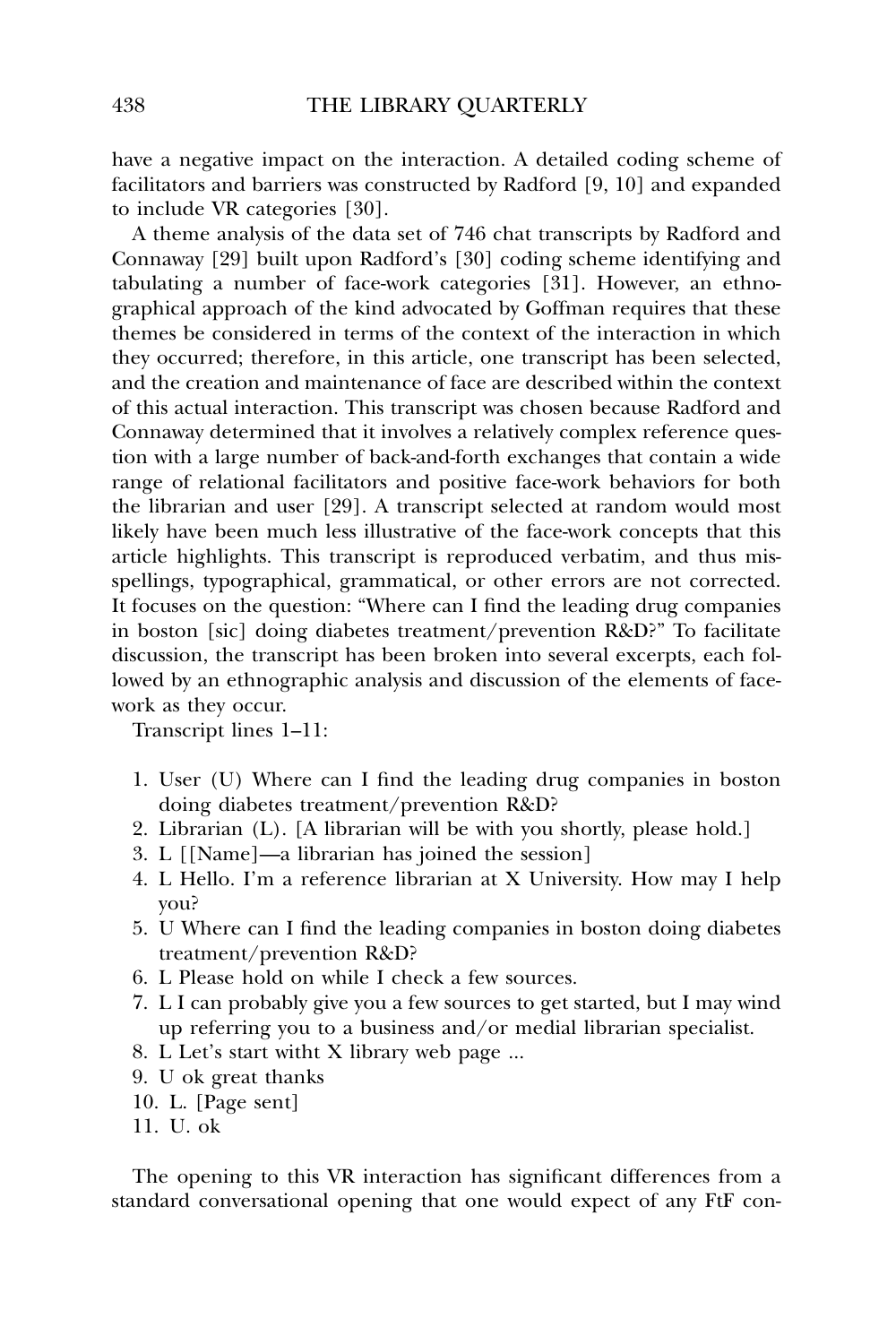versation [32]. The main difference in the VR encounter is that the conversation begins with the input of a question into a search box by the user, rather than a ritual greeting such as "hello" or some words of phatic communication, otherwise known as "small talk," (e.g., "How are you?" or "what a lovely day") [33, 34]. Interestingly, the first response received by the user to her initial request is an automated response from the system, rather than a personal message from a librarian. Indeed, when the librarian does respond, she seems unaware of the user query that initiated the interaction in the first place. The librarian's question of "How can I help you?" bypasses the original query completely. This lack of personal acknowledgment does not deter the user, however. The user restates the question word-for-word, suggesting that she may have cut and pasted the text of the original query, although one cannot determine this as a certainty from a transcript. However, the user does not engage in an acknowledgment of the librarian as a person. She does not reply "hello" in response to the librarian's "hello." Repeating the query word-for-word is akin to the automated message she received from the system, and she seems to be responding in kind by not including any social messages in her reply to the librarian.

In line 4, the librarian offers the verbal acts "hello" and a statement of her job title and affiliation. This *line* (in Goffman's terms) enables the librarian to affirm herself as a "legitimate participant" [1, p. 35] in this interaction. After all, the user needs to know that she is interacting with a person qualified to deal with her query. The user offers no such selfdisclosure statements about herself, nor does the librarian ask for any, except in the context of trying to articulate the user's particular information need in line 12 (see below). From the beginning of this interaction, the identity of the user is treated (and constituted) as less important than the user's query. This becomes apparent in line 6 when, after receiving the user's resubmitted query, the librarian immediately offers to "check a few sources."

In line 7, the librarian chooses to use the word "probably" to preface her attempts to locate "a few sources" for the user. She also informs the user that she may "wind up" referring the user to another librarian with more specialized subject knowledge appropriate to the user's query. This line of verbal acts may be serving to establish a certain level of expectation for the user and that the user should not expect to find the perfect information right away. The choice to include the term "probably" indicates that the librarian may find the appropriate information, or she may not. The choice of the term "wind up" suggests that the search process may take some time and that the end of the conversation may not meet the expectations that the user may be bringing to the encounter. The use of this line early in the interaction, and the setting of appropriate expectations for the user, is important face-work for both the librarian and user. As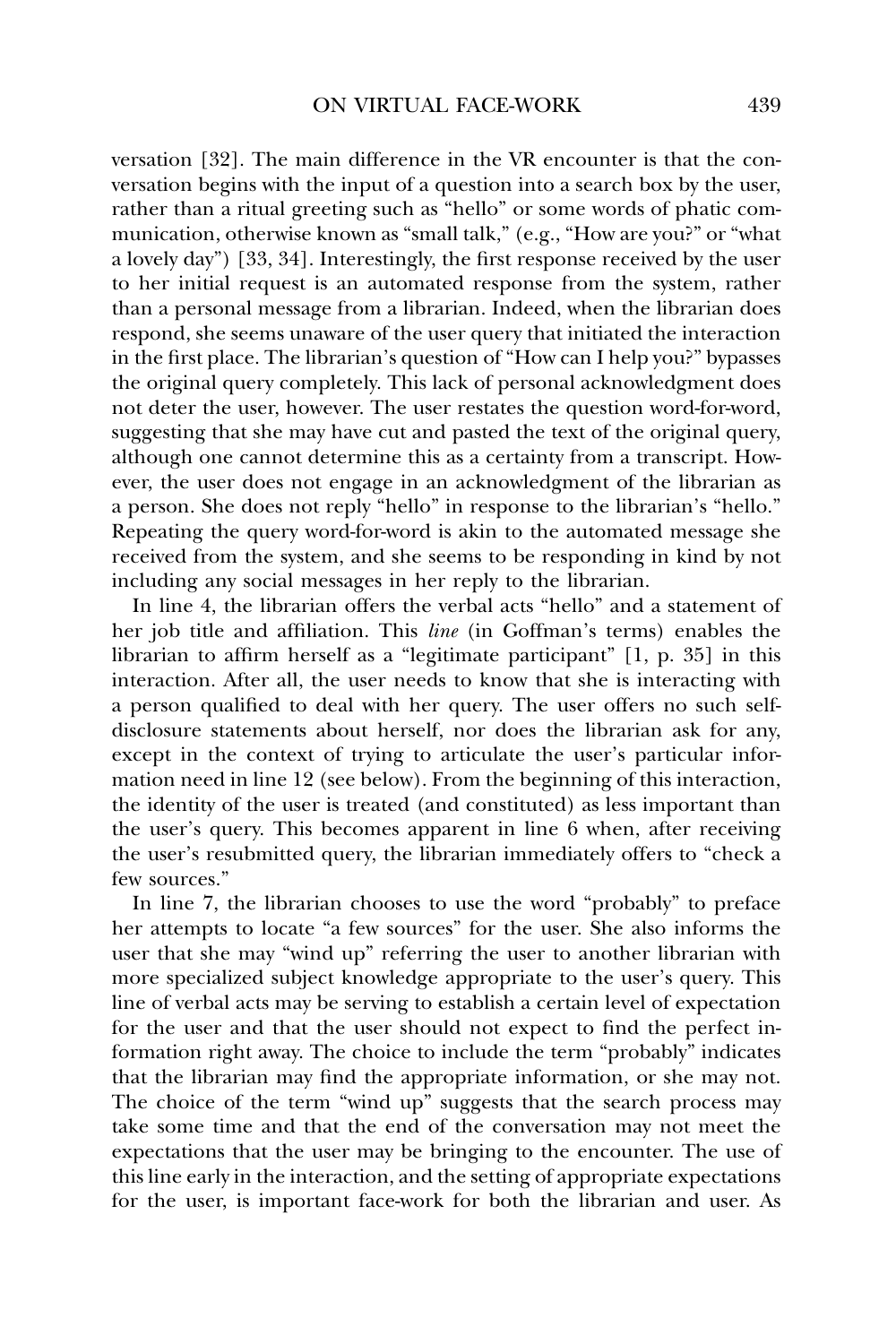Goffman remarks, face-work is all about consistency between actions and verbal acts [1]. The librarian could have chosen to present herself to the user as someone who can guarantee to solve the user's information need. However, if she did that, then she must also ensure that her subsequent actions are consistent to maintain that particular face. In this particular interaction, by establishing a particular line of verbal acts in line 7, the librarian is creating a sense of face that can remain consistent with her subsequent verbal acts, even if the interaction fails to address the user's information need completely. In other words, she will not be seen to have "failed," both in her own eyes and in the eyes of the user.

The librarian's choice to use the word "Let's" to begin her remarks at line 8 includes the user in the search process. The librarian could have chosen to type "*I* will start with the library webpage." The user responds in line 9 with "ok great thanks" choosing to use three words to acknowledge the librarian where any one of these would have been appropriate. This constitutes a verbal line performing face-work on the part of the user. Not only is the user acknowledging the librarian's utterances in lines 7 and 8, the triple redundancy of terms is also saying something about the user that will form the basis of verbal acts that will occur as the interaction continues.

In lines 1 through 11 the greeting ritual has been performed, the participants have agreed to "accredit each other as legitimate participants" [1, p. 35], and the persons so ratified are now considered to be in a "state of talk," that is, they have "declared themselves open and to guarantee together to maintain a flow of words" [1, p. 35]. The interaction continues.

Transcript lines 12–18:

- 12. L Are you a studnets or faculty member at X University?
- 13. U Student
- 14. L OK. I'm going to try the "co-browse" option—that might let us see the same information at once .... (if it's working!)
- 15. U Wonderful
- 16. L Since what you want to find are drug companies, I'll try to get you into a busienss database ...
- 17. U perfect thank you
- 18. L [Page sent]

In line 12, the librarian asks for some specific information about the user ("Are you a studnets [*sic*] or faculty member?"). This question is a pivotal one for understanding the context of the entire interaction. The user self-identifies as a student at X University, which establishes an academic identity (or face) for the user and an academic purpose for the question as opposed to one being asked out of curiosity, for a job interview,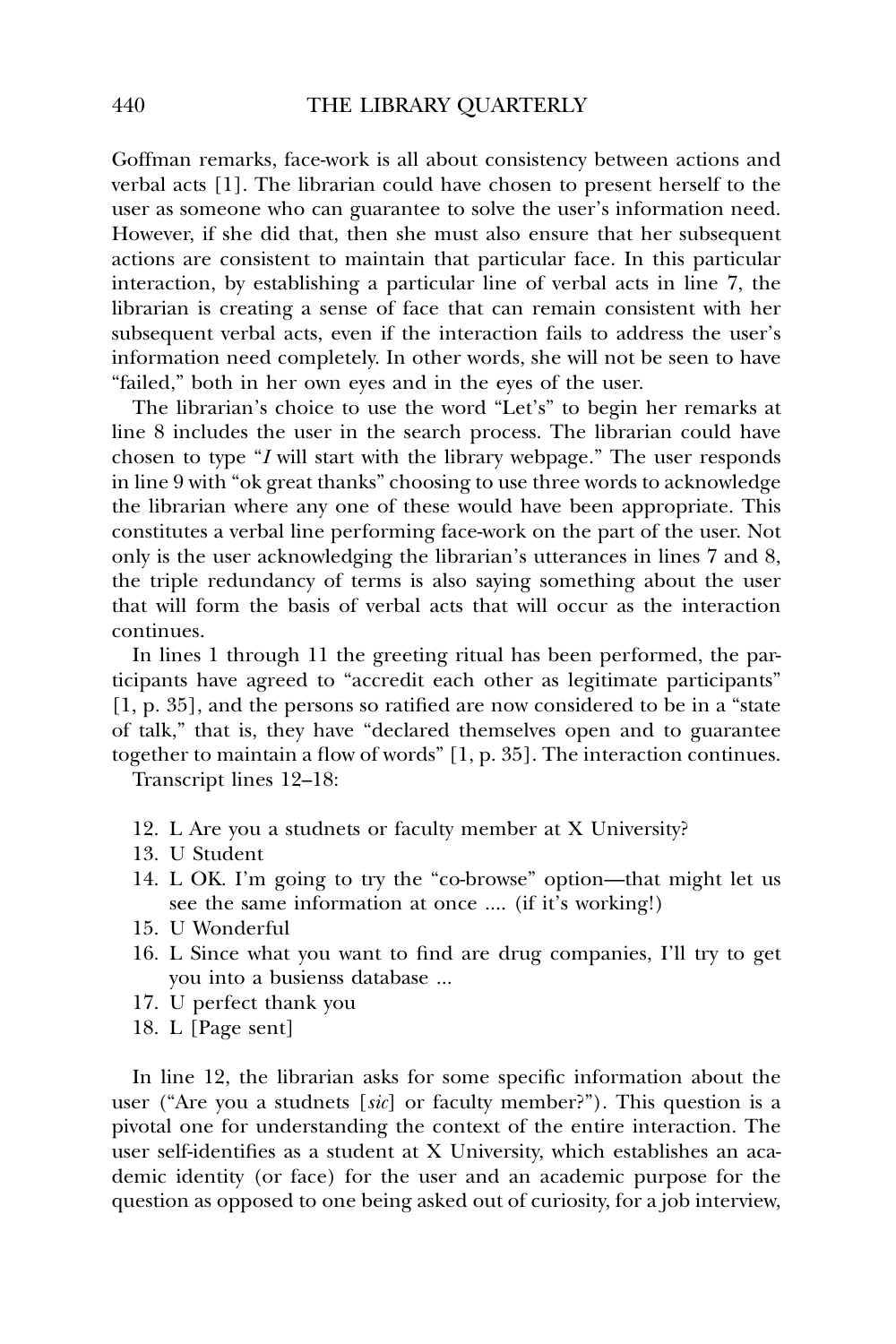and so forth. The librarian is staffing a cooperative VRS and thus may or may not be working at X University. The librarian's affiliation is not as important as the user's, as it is necessary for the librarian to determine if the user is affiliated to "X University," which would permit the user to access its subscription databases. Also, with a student client, the librarian would be inclined to view the goal of the interaction as one of providing information as well as library use instruction [see 5, 9, 10, 29]. The academic librarian thus generally assumes a teaching role or line in reference encounters with students.

In social conversations, it is common to ask questions about the other person in order to find commonalities that help the conversation to continue and allow the relationship to develop. For example, one may ask another "Where are you from?" The librarian's question in line 12 seems, on the surface, to be similar to this kind of question. However, this question, when considered in the context of the preceding and following verbal acts, does not seek to achieve a social purpose, even though it may do so inadvertently. The librarian is seeking information to provide context for the initial query (and to determine if the user is affiliated to "X University") rather than information about the user herself. This inquiry emphasizes that this interaction will be explicitly task oriented (i.e., the participants are participating in this interaction in order that they resolve the user's information need). However, even though this emphasis on task may be explicitly recognized and agreed to by the participants, there is still considerable face-work being conducted that constitutes a significant, if not immediately apparent, social dimension. While the task-oriented dialogue is taking place in what is said, a relational dialogue is also taking place in the choices the participants make in the ways they express themselves. These choices form the "behavioral material" [1, p. 1], that is, the choice of words, phrases, sentence structure, and use of grammar out of which the dialogue is constructed and constitute a secondary social conversation that is the basis of face-work.

For example, line 14 seems clear enough at a content level—the librarian has suggested using a co-browse facility so both can see what the librarian is doing on her computer screen. However, the term "co-browse" has been placed in quotation marks. This use of quotation marks is a choice made by the librarian, and it is carrying out face-work that is running alongside the content that is being communicated. What face-work is being carried out by these quotation marks? To address this question, we need to put this verbal act back within the line (the context, the pattern of verbal acts) in which it appeared. First of all, the librarian says "OK," which is not task related, and states she is going to "try" the co-browse option. This choice of the word "try" is consistent with line 7 where she said she can "probably" find a few sources. Again, she seems to be guarding against having the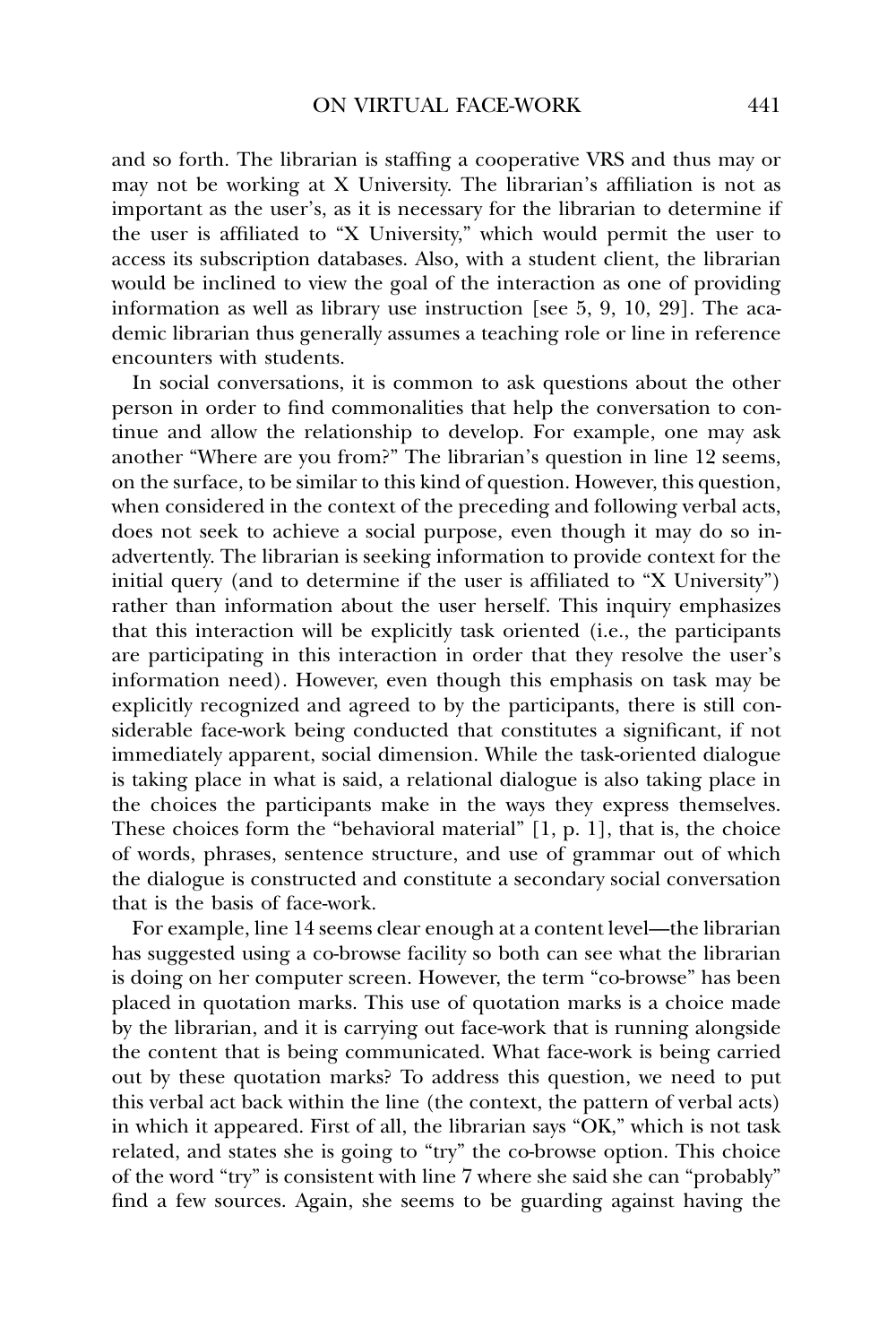user set her expectations too high. The choice to use such terms as "probably" and "try" also functions to lessen the distance in expertise. It gives the sense that the librarian and user are in the "same boat" or "in this together" and that they are both experiencing a shared state of uncertainty.

The choice of the librarian to offer the use of a co-browse option becomes relationally significant because it continues the line of acts that communicate "being together." The librarian could have easily chosen to browse Web pages in private before sending them out. The choice to allow the user to see the librarian's search activities acts as an invitation for the user to be part of the process, rather than simply being at the receiving end of it. By making this decision, the librarian is choosing to frame her relationship with the user in one direction rather than another, and this says as much about her as it does about her perception of the abilities of the user.

Given this context, the significance of the quotation marks around the term "co-browse" can be understood to reinforce these relational messages. Their use seems to communicate that the librarian is aware that the user may not be aware of this technology. If the librarian had chosen to state the term "co-browse" without quotation marks, the message might be "I know you understand what this term means" or even "I know what this term means" even if the user does not. But the librarian does not choose to do this. Instead, she flags the term "co-browse" with quotation marks and then offers an explanation of what the term means; it "might let us see the same information at once." The choice of the word "might" is significant because it is consistent with the terms "probably" and "try" and it continues the librarian's line of maintaining an appropriate level of user expectation. The librarian could have typed "I'm going to try the co-browse option" and left it at that, without the quotation marks or explanation, but that would be a different line with a different relational message.

At the end of line 14, the librarian chose to add four periods (....), which does not address the task in any way but, rather, communicates something about the librarian and what she is doing. The periods seem to be communicating the equivalent of a thoughtful pause that will precede a statement of what the librarian is thinking about, and indeed, this is the case. The four-period pause is followed by "(if it's working!)." The use of parentheses seems to communicate that this is an afterthought, but an afterthought about what? The message can be read on the content level as being about the reliability of the technology. However, the choice to end the statement with an exclamation point rather than a period seems to be an attempt to communicate to the user on a personal level rather than an informational level. This phrase is not only telling the user that the technology "might not work"; it also seems to be establishing the sense that the librarian and user are "in this together" and that the librarian is as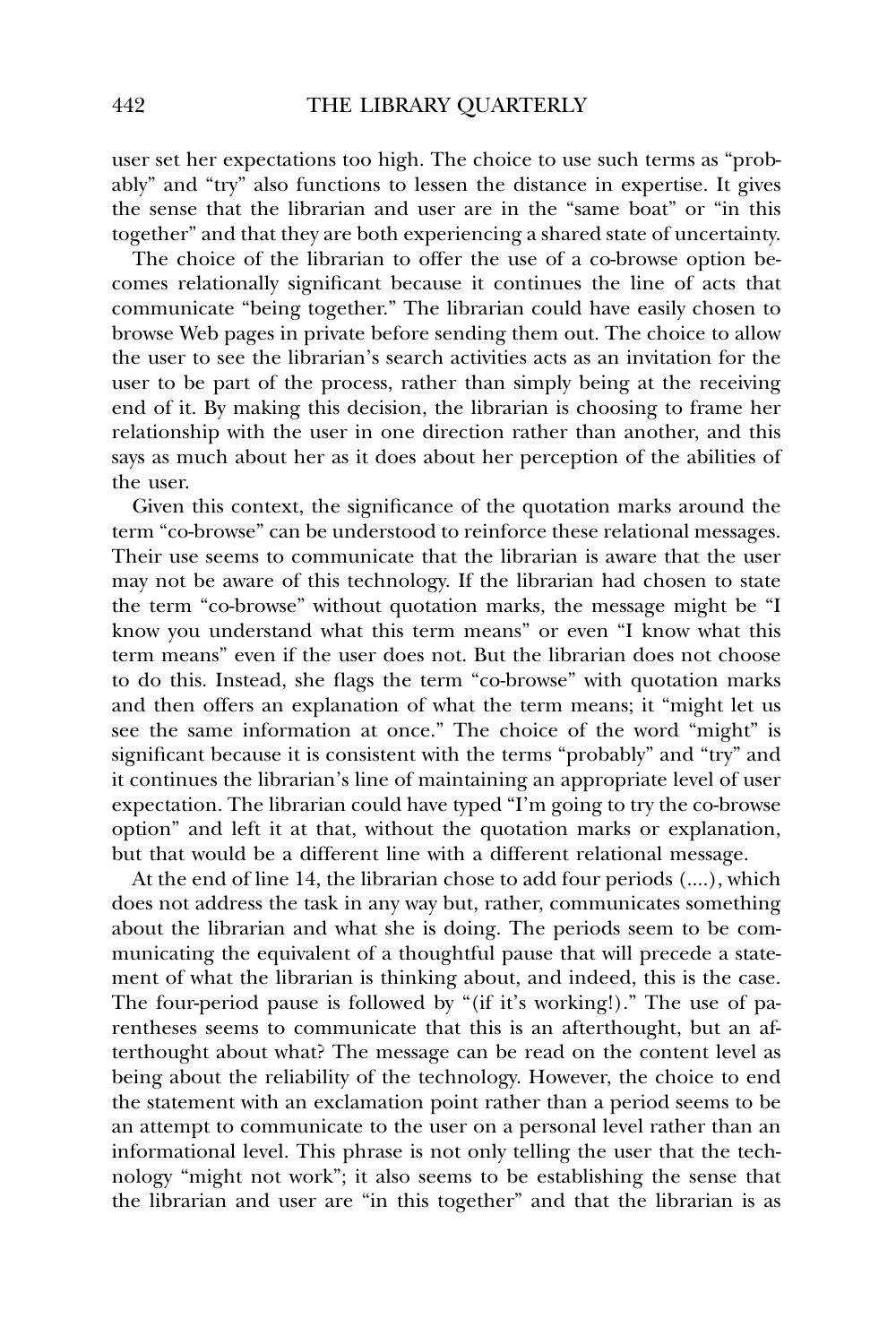helpless as the user when it comes to potentially unreliable technologies or perhaps that the librarian will be as disappointed as the user if the technology does not work. It is also consistent with the line of verbal acts such as "probably," "try," and "might," and the message that the outcome may not completely satisfy the user's information need. Indeed, the word "try" is used again in line 16 when the librarian states "I'll try to get you into a business database ..." This phrase is followed by 3 periods, which seems to indicate thoughtfulness, or even that the librarian will now be engaging in search activity that will prevent her from posting immediately. Again, the periods convey a relational rather than a content message. They not only say "I will be away for a while" but also say "I am considerate of your waiting."

In this section of the interaction, the user responds with words such as "wonderful" (line 15) and "perfect thank you" (line 17). The choice of words such as "wonderful" and "perfect," as opposed to a simple thankyou, is communicative of the user's appreciation, which appears to extend as much to the relational work being carried out in the librarian's line as it is to the content of what is being said. It indicates that the user is responding favorably to the librarian's face-work and is willing to accept the definitions of self and level of expectations that are being constituted by that work. In addition, the user signals "deference" to the professional expertise of the librarian in Goffman's terms [35]. The interaction continues.

Transcript lines 19–24:

- 19. L I clicked on article datbases
- 20. U Alright
- 21. L By the way, wht's your email address in case I need to send yo a transcript?
- 22. U [email address]
- 23. L Business and Company ASAP and Business Source Premier both look good. I'll try business and company asap.
- 24. L [Pages sent]

In line 21 the librarian asks for the user's e-mail address for the stated purpose of being able to send the user transcripts of articles she may locate. Again, this seems quite a straightforward informational request, but the choice to include "by the way" at the beginning of the request continues the line of face-work the librarian has established throughout the interaction so far. "By the way" serves no informational purpose. The request would be perfectly understandable without it. The inclusion of "by the way" seems to be maintaining the personal tone of the interaction. It seems to be communicating that the librarian is engaged in one task (looking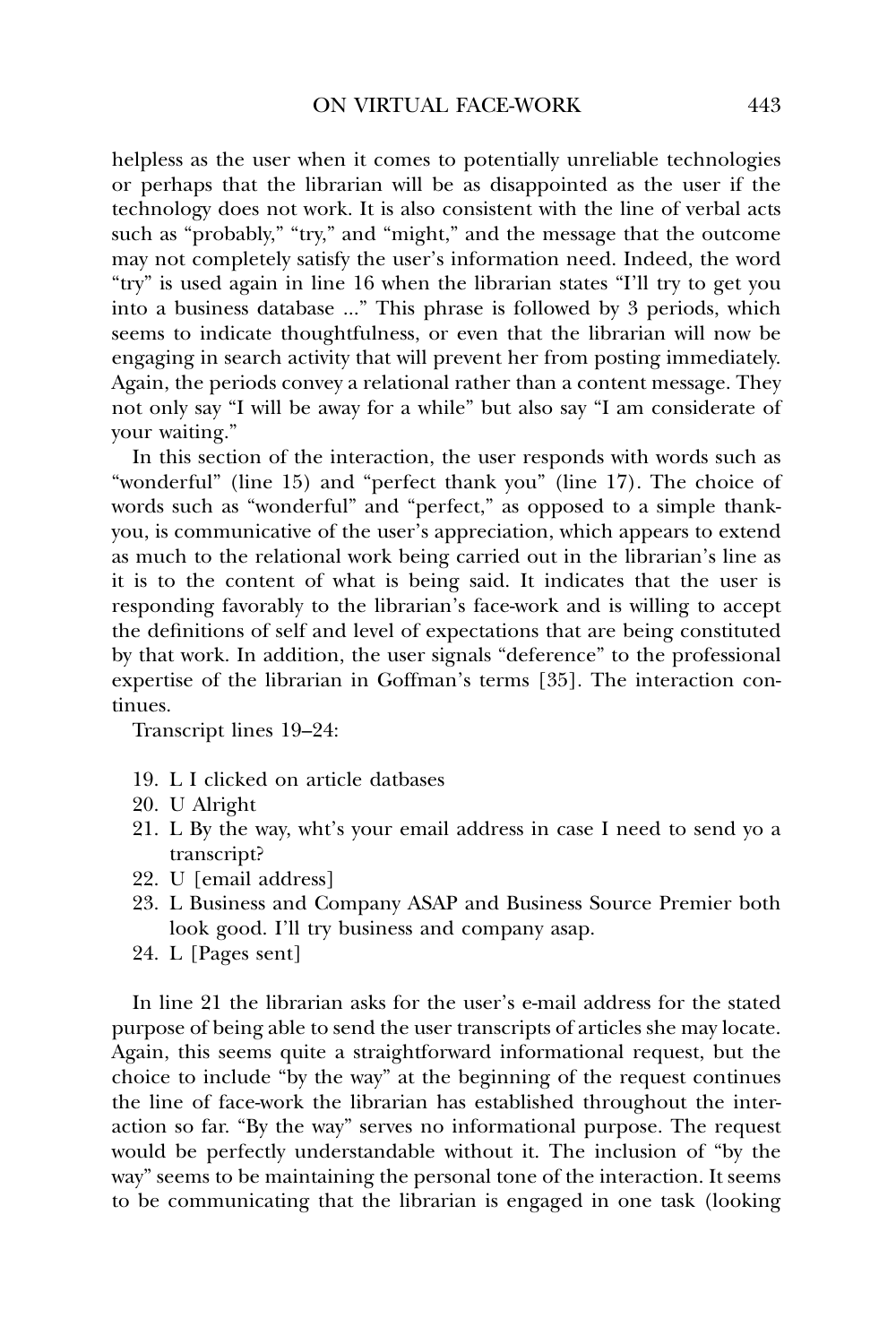for articles), that this activity has stimulated another thought (sending the article to the user via e-mail), and, most important, that the librarian is thinking of the user even while engaged in her primary task of searching. "By the way" is such a simple and seemingly irrelevant phrase, but in the context of the present conversation, it is alive with face-work.

This phrase also softens the librarian's otherwise bald request for the personal information represented by an e-mail address. The librarian risks a possible face-threat in requesting this information, as the user could refuse, which would turn the encounter toward a negative tone. In line 22, the user complies, and the interaction continues on a smooth, positive note.

In line 23, the librarian is choosing to explain to the user what she is doing. This, again, is a choice; the librarian does not have to do this. She could just browse databases and send the user what she finds without informing the user what is happening. On the one hand, the phrase "I clicked on article datbases [*sic*]" is entirely informational—it tells the user what the librarian is doing, but it also conveys a relational message—"I am being considerate of you by telling you what I am doing." The interaction continues:.

Transcript lines 25–31:

- 25. L Could you please type in your last name and X barcode number? Thanks.
- 26. L [Pages sent]
- 27. L hmmm. I treid the keywords "diabetes and boston and research" and tht came up with soem possibilities ...
- 28. L [Page sent]
- 29. U [name, barcode] uh huh, more specifically im looking for maybe some kind of list of who is doing what, for respective drug companies
- 30. L I'm looing at teh actual article and the links at the bottom. The SIC can be particularly helpful ...
- 31. L [Pages sent]

In line 25, the librarian's choice to include the words "please" and "thanks" may seem to merely be common courtesy. Nevertheless, it is a choice the librarian has made, and it has communicative value to the user. It says something about the librarian and the librarian's relationship with the user. The terms signify respect and deference to the user, which is consistent with the line of verbal acts that have comprised the interaction. "Please" and "thanks" have no informational value with respect to the task. The librarian could have requested the name and barcode information without these terms, and the information would be just as clear. The use of these terms is a relational message, and part of the face-work being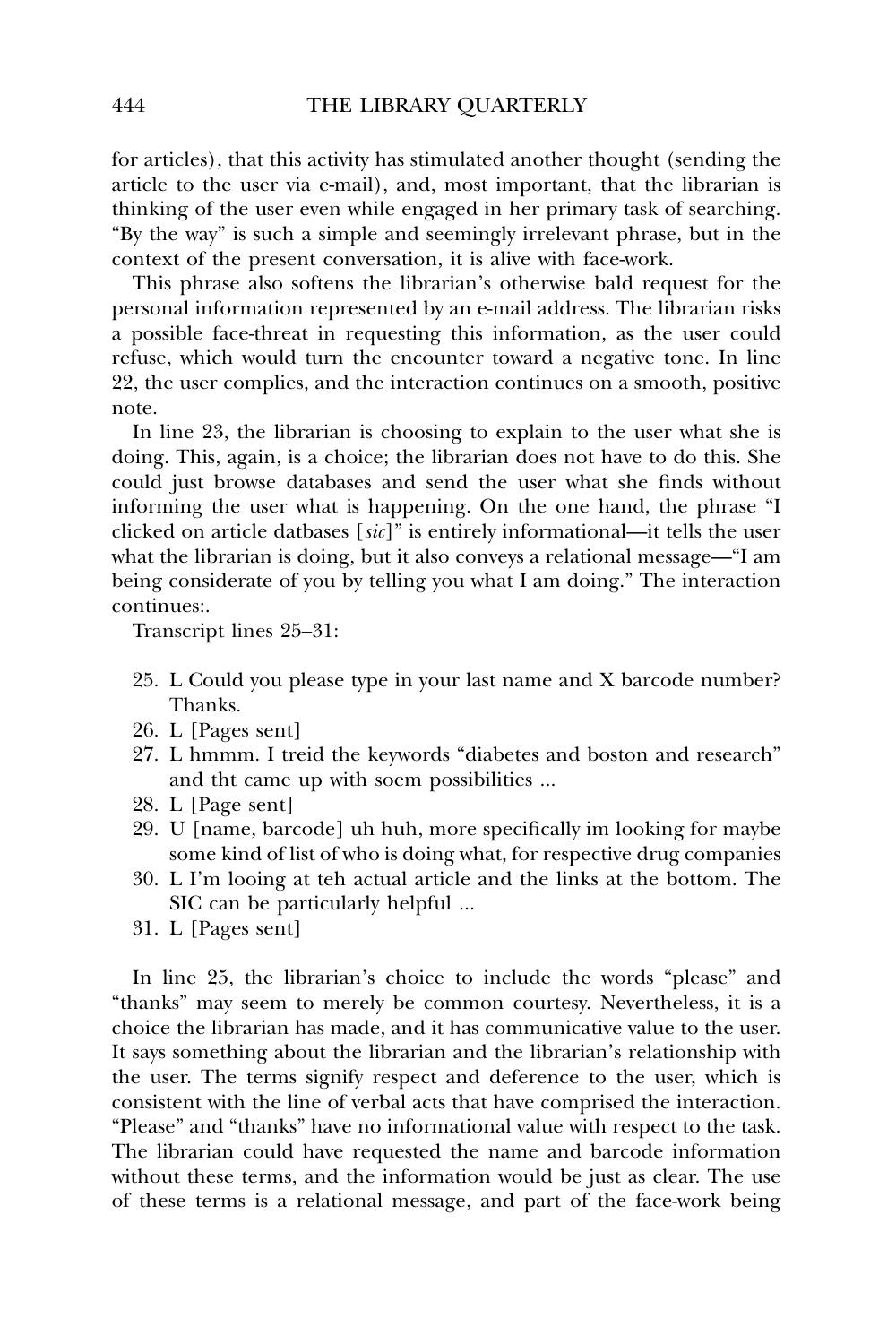performed by both librarian and user. As discussed earlier, in line 21, the request for more personal, private information (i.e., the user's last name and barcode number) forms another risk for the librarian, as there is a possibility that the user could choose to refuse or log off abruptly. The user complies in line 29 (somewhat out of synchronicity, which frequently happens in live chat exchanges in which time lag in typing and receiving messages is common), further allowing the smooth continuance of the interaction.

The use of the phrase "hmmm" in line 27 is interesting because this is something that would occur spontaneously in a FtF conversation. In the context of a VR interaction, "hmmm" cannot be spontaneous—it represents a choice made by the librarian to type these letters on the keyboard. It is a verbal act that mimics what would otherwise be a spontaneous nonverbal act. So what is communicated by a phrase such as "hmmm"? It has no informational value concerning the task. It does not report any information on what the librarian is doing or has found. Instead, it seems to be communicating a feeling, or a state of mind, adding an explicitly human dimension to the task that is being performed. It reinforces the message that a person, and not a machine or robot, is performing an activity. It says this person is thinking, perhaps considering a course of action or the relevance of a particular document. The "hmmm" communicates that this is a human activity, and even that the librarian is taking this activity seriously, or considers the user's request to be important, or even that she considers the user to be important as a person, not just as a requestee.

In line 27, the librarian again invokes the word "tried" in her description of locating keywords. She does not say she "used" keywords such as "diabetes," "boston," and "research" but that she "tried" these keywords. The choice is significant, and communicative. It is consistent with previous usage of similar terms ("probably," "try," "might") and continues a particular line of face-work that seems to be establishing human qualities such as "thoughtfulness" or "tentativeness," as well as management of the user's expectations. The librarian's choice of the term "some possibilities" to characterize the results of the search is consistent with and reinforces these themes. The librarian could have said something like "came up with some results." But to say that she "came up with some possibilities" is telling the user that the process is not over and that these "possibilities" will need to be explored and followed up before the actual information the user needs is located. The interaction continues.

Transcript lines 32–47:

- 32. L Sorry, I thought there was a way you could search by sic code and get a ranked list of companies in a certian code.
- 33. U thats alright, seemed liek you were on the right track
- 34. L [Pages sent]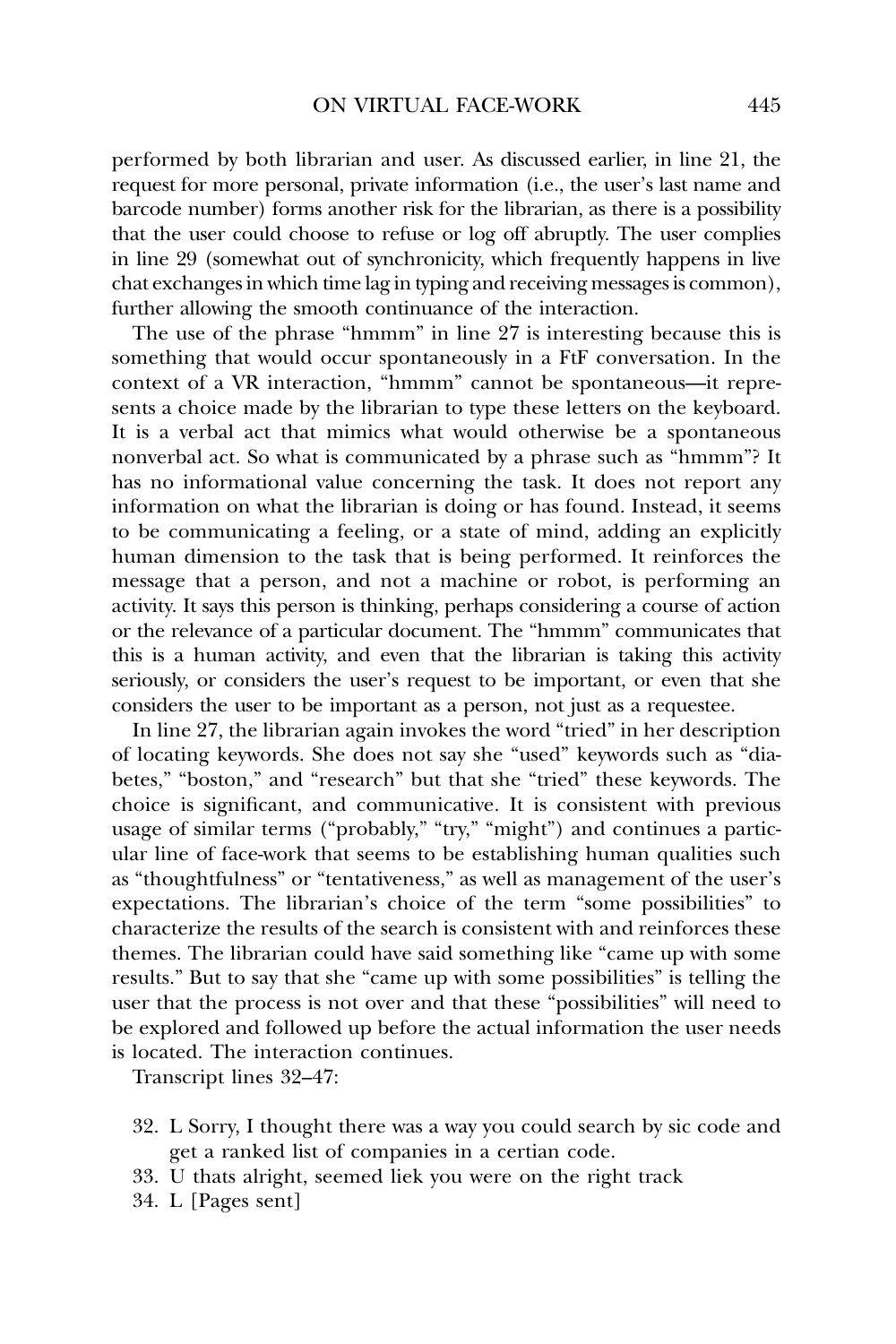- 35. L What I'm gettign here is a nation-wide list ....
- 36. U and they are all in the process of Diabetes R&D?
- 37. L I'm having trouble getting you such a list. It might be possible, but we need to play aroudn with our serach terms ...
- 38. U perhaps the business librarian would be helpful, can i be connected through this same online format?
- 39. L yes, there might very well be a book in the [univ.] reference collection. Might be best to call them.
- 40. L No, I cannot connect you, but I can look up her email address.
- 41. U this online help is very convienient though, my roomate is actually sleeping, so a phone call would be tough
- 42. U ok, e-mail should be ok
- 43. L It's [e-mail address]
- 44. L did you get that?
- 45. U alright thank you for your help, have a good day
- 46. L good bye and good luck.
- 47. L [Note to staff: XFERIN [L Name]—user has closed this session]

The closing ritual of the VR encounter is interesting because the librarian was unable to locate information that met the user's information need. Would it be fair to say that the encounter was a failure? If one considers the reference encounter purely in terms of its content dimension and goal of providing information, then one might say that it was not successful [9, 10]. But when one reads the final lines of this chat encounter, it certainly does not feel like a failure. The user has not obtained the exact information she has requested, but she has obtained a referral in the form of the e-mail address of a business librarian who is a subject specialist, and the user seems satisfied with this outcome. However, beyond considerations of content alone, the encounter can be considered successful in terms of face-work. The librarian did not find the appropriate information, yet the face-work she displayed ensured that her behaviors at the end of the encounter were consistent with the expectations established at the beginning. The librarian was careful in several places to emphasize that she may not be able to find the information that the user requires. She did not have to do this explicitly but, rather, through the strategic use of small verbal acts, such as framing her utterances with words such as "tried" and "probably."

The user seems quite content with the interaction as interaction. She remarks to the librarian that the online help was "very convenient," and she ends the encounter with "alright thank you for your help, have a good day." The user has once more chosen to articulate her thanks and appreciation with a triple redundant message: "alright," "thank you for your help," and "have a good day." She does not complain that she did not receive the information she was looking for. Instead, she offers the librarian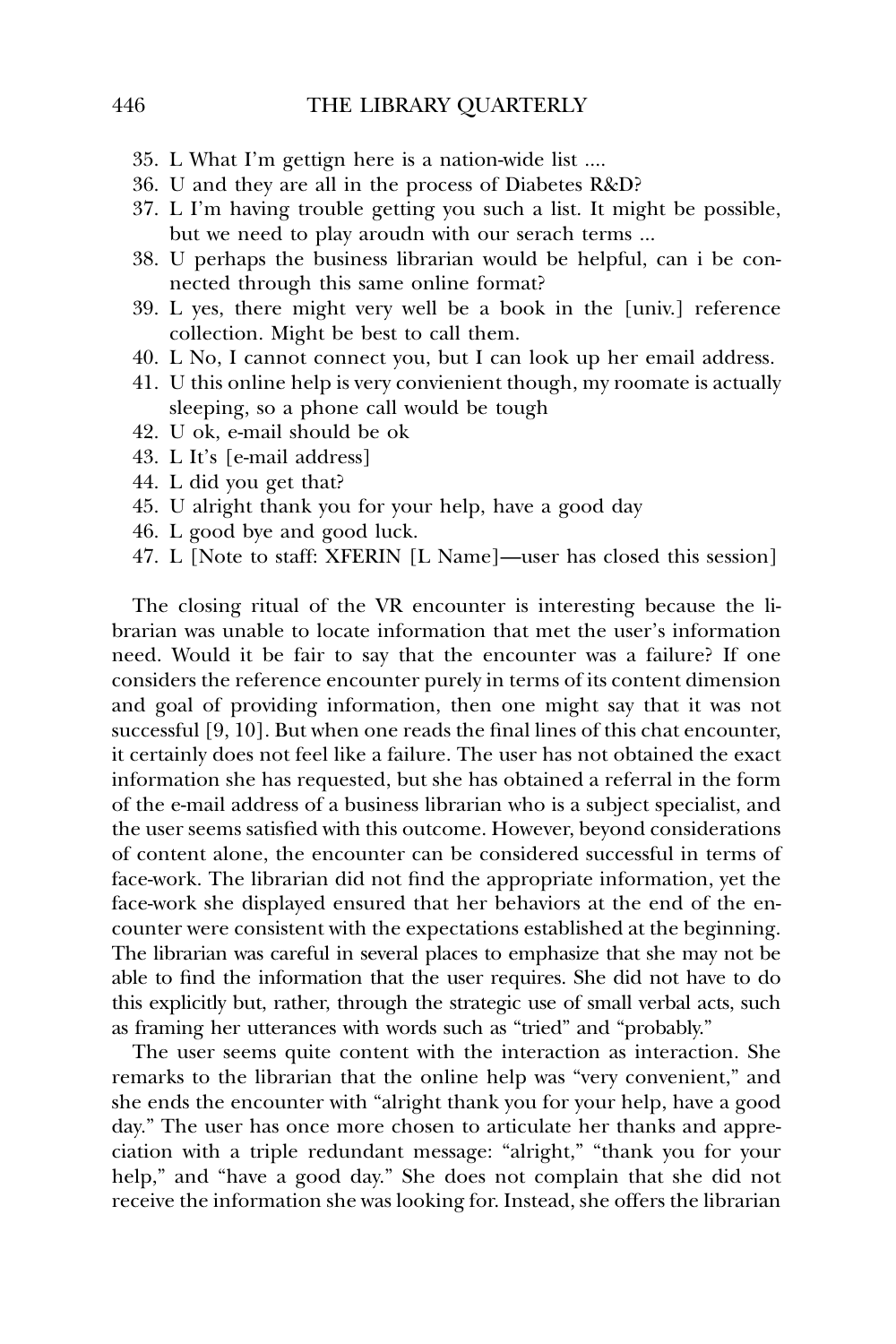other possible strategies, including reaching out to another librarian with expertise in business. It is significant that the user chooses to begin this request with the word "perhaps" as in "perhaps the business librarian would be helpful." The use of "perhaps" changes the tone of the request from something that would threaten the librarian (i.e., if the user had chosen to say "the business librarian would be more helpful") to something where the librarian's input is being sought as to whether or not changing librarians would be a good change (i.e., "perhaps we can do this, if you think it is a good idea"). The inclusion of a single word in a phrase yet again performs a broad range of face-work, both for the user and the librarian. It is possible that requesting another librarian to work on the information request might be seen as a threat to the librarian's face; that is, the user may be communicating that she does not see the librarian as competent or that she is not happy with the librarian's efforts. However, in the context of the conversation that preceded it, this particular verbal line does not work to communicate such attitudes, and the response of the librarian suggests that she did not receive the user's request in this negative light. Indeed, the librarian is supportive of the request and offers to look up the business librarian's e-mail address. This offer is made possible by the positive face-work established in the conversation so far. The interaction ends with the librarian saying "good bye and good luck." Again, the choice to say "good luck" is significant. It communicates support for and empathy with the user, as well as acknowledging that her efforts did not bring about the desired result. It also communicates to the user that her search process is ongoing, that her journey is continuing, and that their combined efforts in this interaction have helped in the progress of that journey.

### Discussion

The transcript analyzed above reveals that VR encounters in a chat environment are extremely rich sites of interpersonal communication where users and librarians actively create and maintain face through the coordination of text-based verbal acts. Goffman's insights concerning the structural role of face-work in all social interaction is important to understanding the reference interaction because much of the library and information science literature's concern with this topic is focused on information retrieval and exchange [9, 10]. The purpose of an interaction with a reference librarian has traditionally been seen as goal directed, that being to obtain a piece of specific information or to provide help or instruction to library users, guiding them in locating needed resources. The success or failure of the interaction is typically judged with respect to the librarian's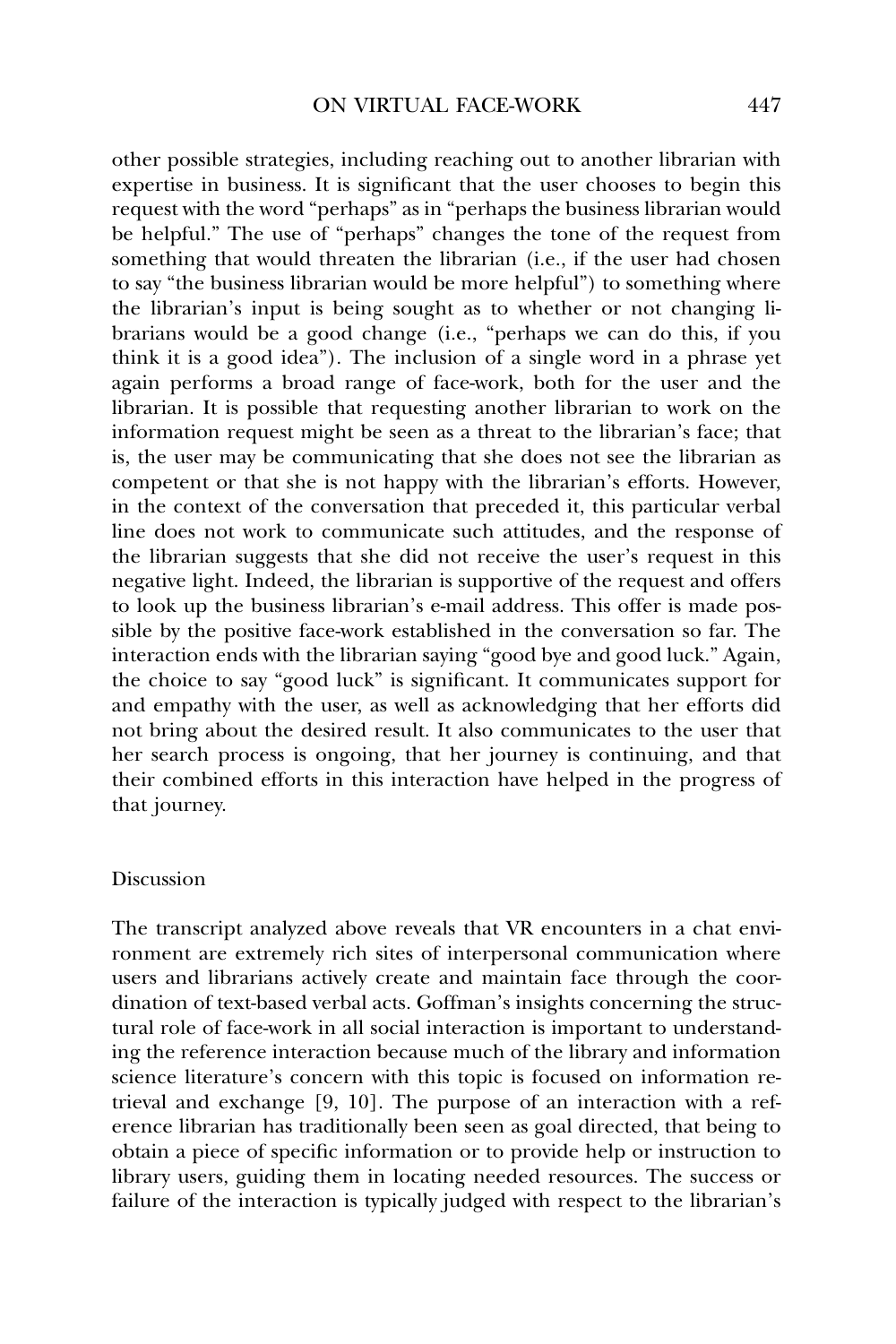ability to give the user the help required [10]. The same criteria of "success" can be applied to an interaction that takes place in the VR chat environment, namely, did the librarian give the user the information or help that was needed? However, in Goffman's terms, achieving the stated strategic goal of an interaction is not enough for that interaction to be considered successful. Goffman would maintain that such an interaction would be successful only if the participants emerged from it without feeling slighted, foolish, or offended, regardless of the success of finding a particular piece of information or needed resources. In other words, success would be achieved when both the user and librarian were able to establish and maintain a desired face. Users, as well as librarians, appear to greatly value how they are treated in addition to accomplishment of the encounter's goal to facilitate information discovery and use [5, 36].

Although there are clear similarities with FtF interaction in the performance of face-work in the virtual context, there are also important differences that deserve consideration. The first is that, unlike FtF interactions, participants cannot see the production of the chat messages. Garcia and Jacobs have termed this mode of communication "quasi-synchronous," as participants cannot experience the messages in the process of being made [37]. All they see is the end result of that process, the message as it appears on the screen. The chat interaction presents a situation in which participants work with messages that are detached from the mode of their production and the flow of messages does not occur in "real time." For example, the chat session analyzed in this article took place over a seventy-minute time span, which means there are significant amounts of time when the participants are not exchanging messages at all. Does the absence of communication constitute face-work? What relational messages are sent and received when nothing is happening? How do participants fill in these gaps?

These temporal communication gaps are prominent in virtual modes of communication, including live chat. In FtF interaction, the participants can see and hear each word as it is produced in the context and flow of the overall conversation. The nonverbal behaviors of the participants, including their facial expressions, their body language, and tone of voice, accompany and frame the verbal acts, surrounding what is said, both before and after. There are text-based representations of nonverbal communication in chat reference encounters, but they do not frame the verbal act in the same way [22, 30]. In an FtF interaction, one might "give a look," establish eye contact, and then deliver an utterance. There is a sequence in which these events happen, and the act contextualizes the message. In chat reference, the nonverbal substitutes are all in the same form (letters, words, grammatical expressions) and appear all at once. It is not that VR totally lacks a nonverbal component but, rather, that it lacks the sense of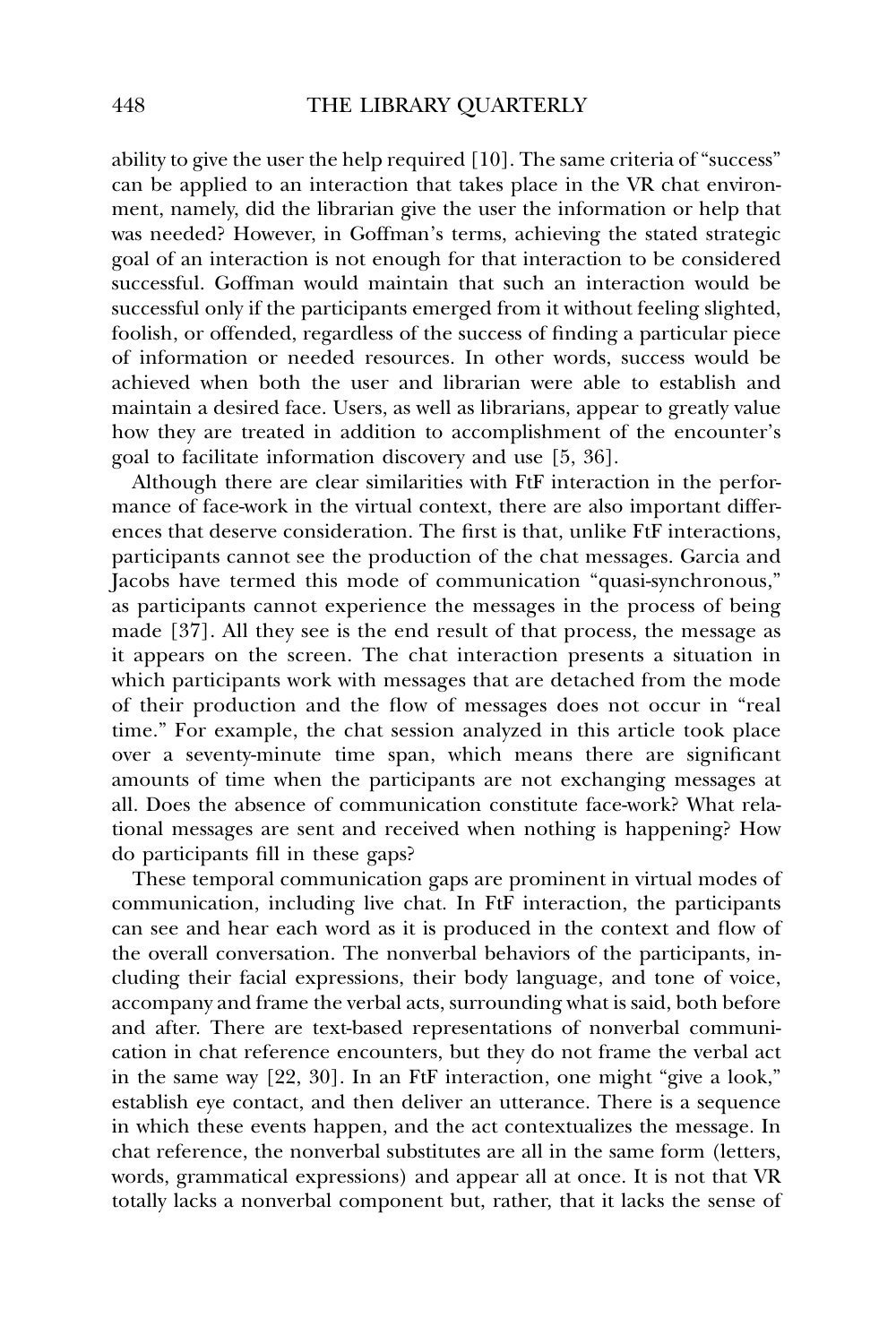flow that occurs when verbal and nonverbal acts work together in the production of an utterance.

The situation in chat seems to be something like the following—the presentation of brief verbal and nonverbal messages interspersed with communication gaps where nothing happens at all. What happens in the gaps? Well, there is the potential for much to be happening, and much of it not necessarily related to the interaction. Participants are free to multitask. Perhaps the user is checking e-mail or the librarian is browsing Web pages for appropriate information. Perhaps the user is trying out original search strategies. It is hard to believe she is sitting there twiddling her thumbs. When the librarian finally comes back online to talk to the user, the context of the preceding conversation may have been lost. The flow of the conversation has been changed.

Unlike FtF interactions, in live chat, spelling and punctuation are important elements of the communication act and have significance in the construction and maintenance of face. For example, there is a choice to be made concerning whether or not to send a message with or without typos, and this choice may have significance in the context of the interaction. Incorrect spelling may contribute to a perception of sloppiness, or the correction of a previously misspelled word may contribute to a perception of seriousness and attention to detail. Every aspect of the message's presentation has potential communicative value, whether the sender of the message intends it or not. Librarians concerned with putting forth their professional face often take more care in composing and typing replies than users do and sometimes have negative perceptions of users who make mistakes or use chat shortcuts [5, 29]. Fagan and Desai note that librarians who take too much care may be perceived as overly formal in chats and that even uncorrected misspellings "can make the librarian seem more approachable or less robotic" [23, p. 141]. Radford and Connaway [31] found that users are less formal than librarians in using chat speak abbreviations and in leaving misspellings uncorrected and recommend that librarians mirror the level of informality or formality of the user, as one would do in FtF communication (see [24]).

### Conclusion and Future Directions

Although much can be learned from the VRS transcripts, many questions involving the participant's perception of these interactions remain unanswered. One limitation of dealing with transcripts that have been made anonymous to protect participants' identities is that the researchers are unable to conduct any follow-up interviews or surveys. Demographic data are absent, unless self-disclosed by participants (as above, when the user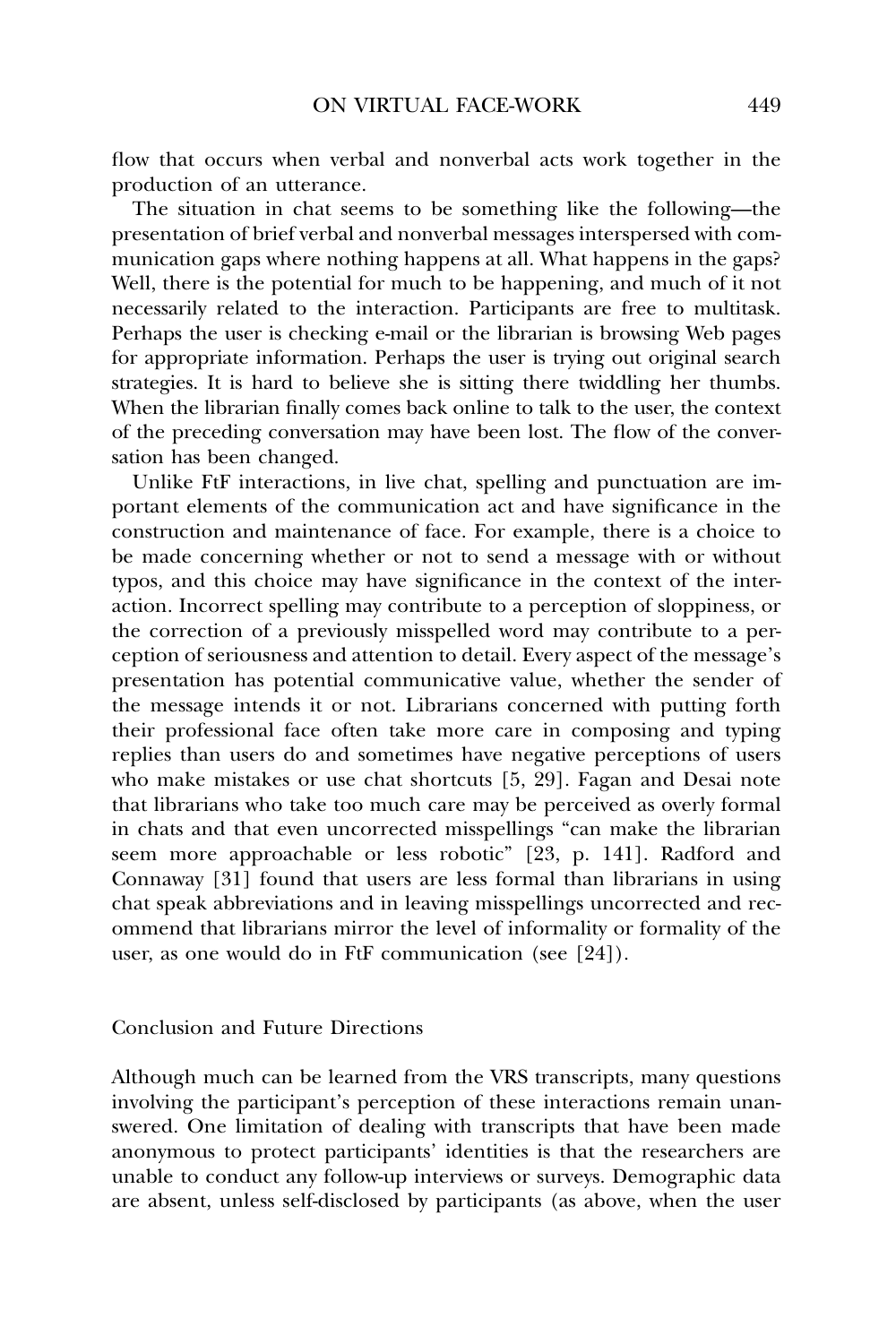discloses that he/she is a university student) or inferred from the session transcript. This disclosure is an important one as it frames the transcript as occurring within the context of an academic inquiry as opposed to other types of inquiry (for pleasure, work, etc.). Further research is needed that examines VR face-work within different situations and with users and librarians from a variety of types of institutions and personal characteristics [38].

One possible direction for future study is to examine the impact of cultural differences and stereotypes on face-work and deference. Fagan and Desai [23] argue that CMC levels the playing field since judgments based on race, age, and gender are more difficult to make since visual and other nonverbal cues, such as accent and tone of voice, are not available. However, one study that took an experimental approach found that manipulating the use of African American and Arab names, while asking the same questions, received lower service quality than with other ethnicities [39].

Building upon the analysis of 746 VR transcripts [29, 31] and the findings reported in this article, the authors are extending Goffman's work by closely examining VR interactions to see what causes some interactions to deteriorate into negative face-work. Marie L. Radford [40] analyzed VRS transcripts and offers guidelines for librarians who may encounter rude or impatient users. Jocelyn DeAngelis [41] examined a subset of the 746 transcripts to study negative face-work and conflict in VR. She found that librarians were responsible for negative face-work more often than users and that once conflict emerged, both participants contributed to its rise. This is a promising area of inquiry, and CMC researchers outside of Library and Information Science are also studying conflict and its management in online environments (see [42]).

This research has demonstrated how rich the theoretical framework of face-work is in analyzing the interpersonal communication found in chat reference transcripts. This analysis is part of a larger Institute of Museum and Library Services grant-funded project [29] that is working toward development of a theoretical model of reference success in FtF and virtual environments (see [37]). This effort has been advanced by the findings reported here. Further research and exploration into interpersonal aspects of CMC and in VR, in particular, will provide a deeper understanding of these interactions as well as the cost of violating politeness rituals. Ultimately, the authors believe that these insights will lead to more positive, successful interactions and will increase use and satisfaction on the part of users and librarians who engage in live chat and other VR encounters. Perhaps then the panicking student introduced in the beginning of this article, once having dared to try VR and having found the librarians to be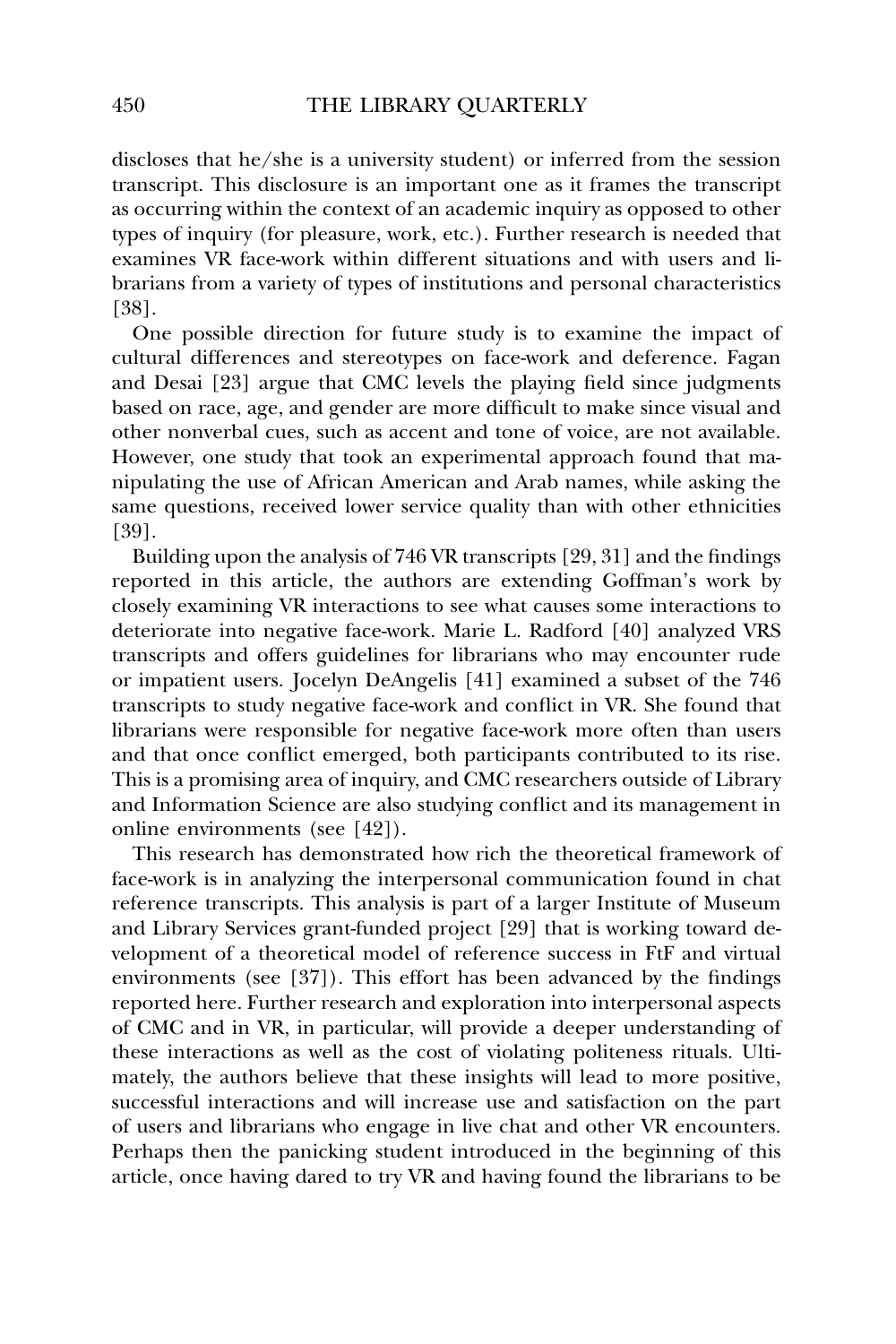non–face threatening and pleasant (as well as knowledgeable and savvy) may be less leery of seeking professional assistance the next time and may be more likely to recommend the service to other potential users.

# REFERENCES

- 1. Goffman, Erving. *Interaction Ritual: Essays on Face-to-Face Behavior*. Garden City, NY: Doubleday, 1967.
- 2. Chelton, Mary K. "The 'Overdue Kid': A Face-to-Face Library Service Encounter as Ritual Interaction." *Library and Information Science Research* 19, no. 4 (1997): 387–99.
- 3. Mon, Lorri. "Face Threat." In *Theories of Information Behavior*, edited by Karen E. Fisher, Sanda Erdelez, and Lynne McKechnie, 149–52. Medford, NJ: ASIST, 2005.
- 4. Radford, Gary P., and Radford, Marie L. "Libraries, Librarians, and the Discourse of Fear." *Library Quarterly* 71, no. 3 (2001): 299–329.
	- 5. Radford, Marie L., and Connaway, Lynn Silipigni. "'Screenagers' and Live Chat Reference: Living Up to the Promise." *Scan* 26, no. 1 (February 2007): 31–39.
	- 6. Dervin, Brenda, and Dewdney, Patricia. "Neutral Questioning: A New Approach to the Reference Interview." *Research Quarterly* 25, no. 4 (1986): 506–13.
	- 7. Belkin, Nicholas J. "Anomalous States of Knowledge as a Basis for Information Retrieval." *Canadian Journal of Information Science* 5 (1980): 133–43.
	- 8. Kuhlthau, Carol Collier. *Seeking Meaning: A Process Approach to Library and Information Services*. Littleton, CO: Libraries Unlimited, 2004.
	- 9. Radford, Marie L. "Relational Aspects of Reference Interactions: A Qualitative Investigation of the Perceptions of Users and Librarians in the Academic Library." PhD diss., Rutgers—The State University of New Jersey, 1993.
	- 10. Radford, Marie L. *The Reference Encounter: Interpersonal Communication in the Academic Library*. Chicago: ACRL, A Division of the American Library Association, 1999.
	- 11. Watzlawick, Paul; Beavin, Janet; and Jackson, Don D. *Pragmatics of Human Communication*. New York: Norton, 1967.
	- 12. Domenici, K., and Littlejohn, Stephen W. *Facework: Bridging Theory and Practice*. Thousand Oaks, CA: Sage, 2006.
	- 13. Cupach, William R., and Metts, Sandra. *Facework*. Thousand Oaks, CA: Sage, 1994.
	- 14. Markham, Annette N. "The Methods, Politics, and Ethics of Representation in Online Ethnography." In *The Sage Handbook of Qualitative Research*, 3rd ed., edited by Norman K. Denzin and Yvonna S. Lincoln, 793–820. Thousand Oaks, CA: Sage, 2005.
	- 15. Connaway, Lynn Silipigni; Radford, Marie L.; and Williams, Jocelyn DeAngelis. *Engaging Net Gen Students in Virtual Reference: Reinventing Services to Meet Their Information Behaviors and Communication Preferences*. Proceedings of the Fourteenth Annual National Conference of the Association of College and Research Libraries, Seattle, March 12–15, 2009. Chicago: ACRL/ALA, 10–27. [http://www.oclc.org/research/activities/synchronicity/presentations](http://www.oclc.org/research/activities/synchronicity/presentations.htm) [.htm.](http://www.oclc.org/research/activities/synchronicity/presentations.htm)
	- 16. Connaway, Lynn Silipigni; Dickey, Timothy J.; and Radford, Marie L. "'If It Is Too Inconvenient I'm Not Going After It': Convenience as a Critical Factor in Information-Seeking Behaviors." *Library and Information Science Research* 33, no. 3 (2011): 179–90.
- 17. Walther, Joseph B. "Interpersonal Effects in Computer-Mediated Interaction: A Relational Perspective." *Communication Research* 19, no. 1 (1992): 52–90.
	- 18. Walther, Joseph B. "Impression Development in Computer-Mediated Interaction." *Western Journal of Communication* 57 (1993): 381–98.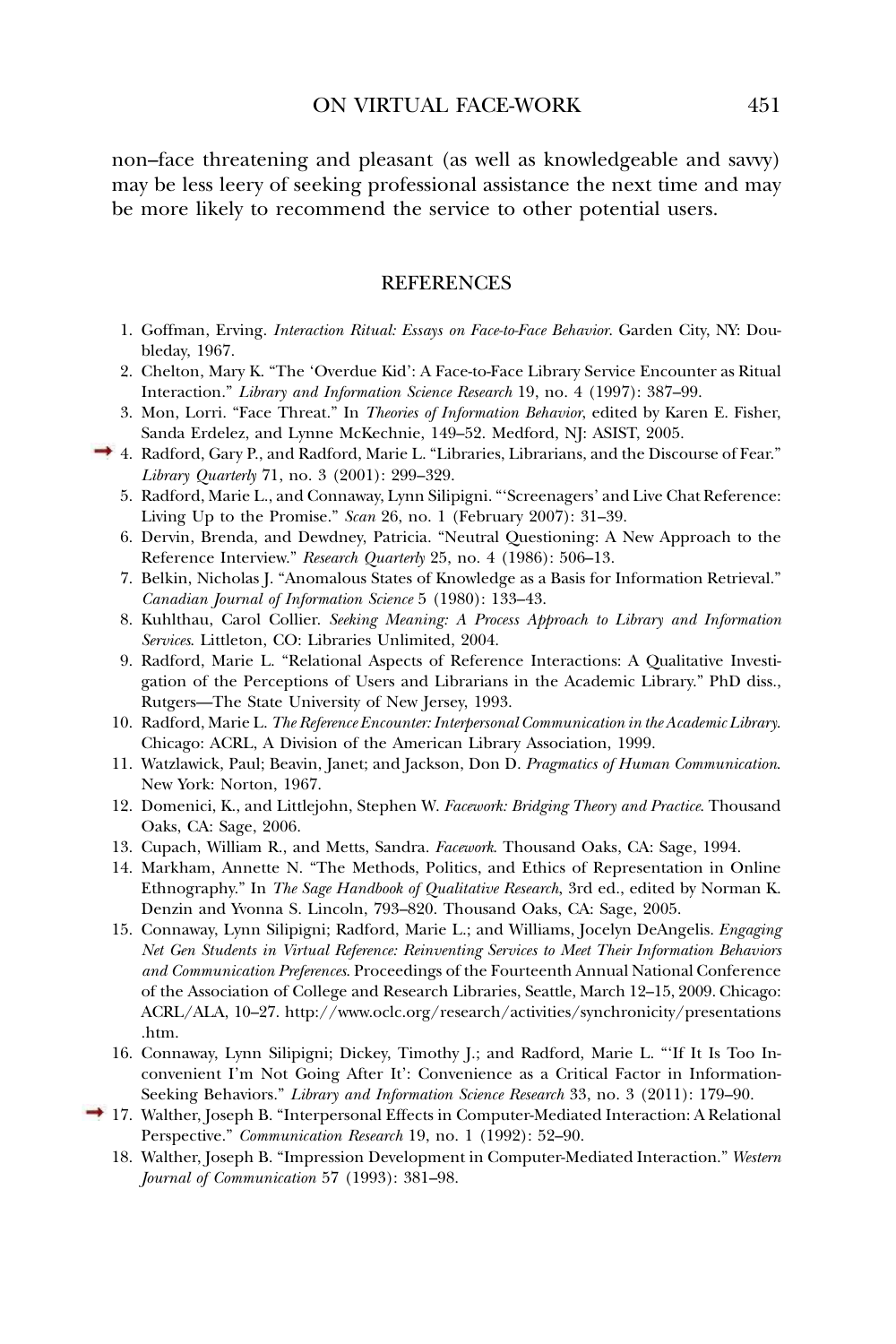- 19. Walther, Joseph B. "Computer-Mediated Communication: Impersonal, Interpersonal and Hyperpersonal Interaction." *Communication Research* 23, no. 1 (1996): 3–43.
	- 20. Walther, Joseph B., and Parks, Malcolm R. "Cues Filtered Out, Cues Filtered In: Computer-Mediated Communication and Relationships." In *Handbook of Interpersonal Communication*, 3rd ed., edited by Mark L. Knapp and J. A. Daly, 529–63. Thousand Oaks, CA: Sage, 2002.
- <sup>2</sup> 21. Dickey, M. H.; McLure, M. Wasko; Chudoba, K. M.; and Thatcher, J. Bennett. "Do You Know What I Know? A Shared Understandings Perspective on Text-Based Communication." *Journal of Computer-Mediated Communication* 12, no. 1 (2006): 66–87.
- <sup>2</sup> 22. Walther, Joseph B., and D'Addario, Kyle P. "The Impacts of Emoticons on Message Interpretation in Computer-Mediated Communication." *Social Science Computer Review* 19, no. 3 (2001): 342–47.
	- 23. Fagan, Jody C., and Desai, Christina M. "Communications Strategies for Instant Messaging and Chat Reference Services." *Reference Librarian* 79/80 (2002–3): 121–55.
	- 24. Westbrook, Lynn. "Chat Reference Communication Patterns and Implications: Applying Politeness Theory." *Journal of Documentation* 63, no. 5 (2007): 638–58.
		- 25. Carbaugh, Donal. "Ethnography of Communication." In *The Blackwell International Encyclopedia of Communication*, edited by Wolfgang Donsbach. Malden, MA: Blackwell Publishing, Blackwell Reference Online, 2007.
		- 26. Hymes, Dell. "Models of the Interaction of Language and Social Life." In *Directions in Sociolinguistics: The Ethnography of Communication*, edited by John Gumperz and Dell Hymes, 35–71. New York: Holt, Rinehart & Winston, 1972.
		- 27. Hymes, Dell. *Foundations in Sociolinguistics: An Ethnographic Approach*. Philadelphia: University of Pennsylvania Press, 1974.
		- 28. Goffman, Erving. *The Presentation of Self in Everyday Life*. Garden City, NY: Doubleday Anchor, 1959.
		- 29. Radford, Marie L., and Connaway, Lynn Silipigni. "Seeking Synchronicity: Evaluating Virtual Reference Services from User, Non-user, and Librarian Perspectives." Funded by the Institute of Museum and Library Services (IMLS), 2005–8. [http://www.oclc.org/](http://www.oclc.org/research/activities/synchronicity/default.htm) [research/activities/synchronicity/default.htm.](http://www.oclc.org/research/activities/synchronicity/default.htm)
- 30. Radford, Marie L. "Encountering Virtual Users: A Qualitative Investigation of Interpersonal Communication in Chat Reference." *Journal of the American Society for Information Science and Technology* 57, no. 8 (2006): 1046–59.
	- 31. Radford, Marie L., and Connaway, Lynn Silipigni. "Reflections of Reference Practice: Analyzing Virtual Reference Transcripts." Paper presented the ALISE conference, Seattle, January 16– 19, 2007. [http://www.oclc.org/research/activities/synchronicity/presentations.htm.](http://www.oclc.org/research/activities/synchronicity/presentations.htm)
- 32. Schegloff, Emanuel A. "Sequencing in Conversational Openings." *American Anthropologist*, n.s., 70, no. 6 (1968): 1075–95. [http://www.jstor.org/stable/669510.](http://www.jstor.org/stable/669510)
	- 33. Laver, John. "Communicative Functions of Phatic Communion." In *The Organisation of Behaviour in Face-to-Face Interaction*, edited by Adam Kendon, Richard M. Harris, and Mary Ritchie, 215–38. The Hague: Mouton, 1975.
	- 34. Malinowski, Bronislaw. "The Problem of Meaning in Primitive Languages." In *The Meaning of Meaning*, edited by C. K. Ogden and Ivor A. Richards, 296–355. London: Routledge, 1923.
- 35. Goffman, Erving. "The Nature of Deference and Demeanor." *American Anthropologist* 58, no. 3 (1956): 475–99.
	- 36. Nilsen, Kirsti. "The Library Visit Study: User Experiences at the Virtual Reference Desk." *Information Research* 9, no. 2 (2004). [http://InformationR.net/ir/9-2/paper171.html.](http://InformationR.net/ir/9-2/paper171.html)
- 37. Garcia, Angela Cora, and Jacobs, Jennifer Baker. "The Eyes of the Beholder: Understanding the Turn-Taking System in Quasi-Synchronous Computer-Mediated Communication." *Research on Language and Social Interaction* 32, no. 4 (1999): 337–67.
	- 38. Radford, Marie L., and Connaway, Lynn Silipigni. "Thriving on Theory: A New Model for